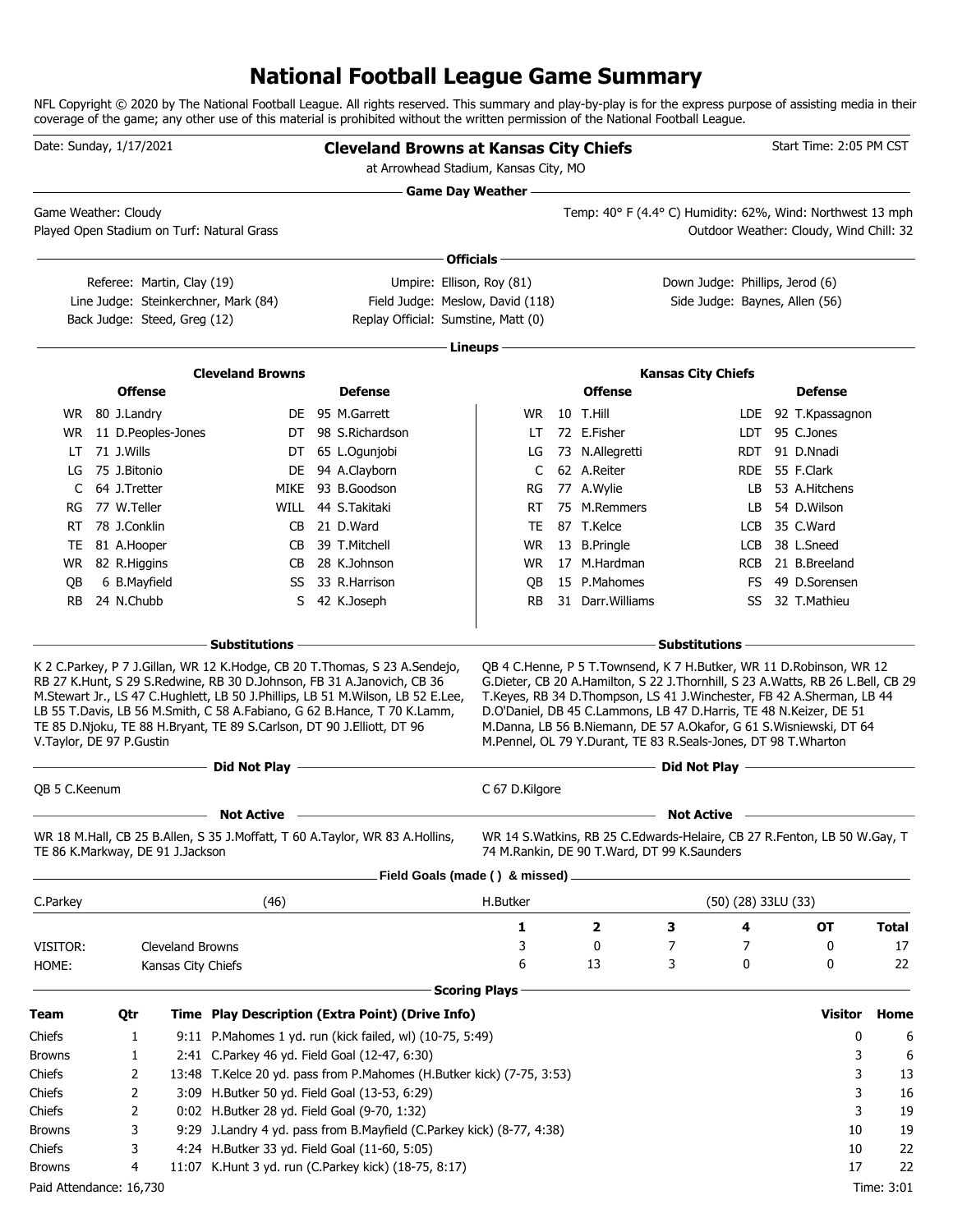# **Final Individual Statistics**

|                        |                           | <b>Cleveland Browns</b> |                |              |                 |              |             |                    |                     |             |                        |            | <b>Kansas City Chiefs</b> |              |                |                |       |              |             |
|------------------------|---------------------------|-------------------------|----------------|--------------|-----------------|--------------|-------------|--------------------|---------------------|-------------|------------------------|------------|---------------------------|--------------|----------------|----------------|-------|--------------|-------------|
| <b>RUSHING</b>         |                           |                         | <b>ATT</b>     | <b>YDS</b>   | <b>AVG</b>      |              | LG          | TD                 | <b>RUSHING</b>      |             |                        |            |                           | <b>ATT</b>   | <b>YDS</b>     | <b>AVG</b>     |       | LG           | <b>TD</b>   |
| N.Chubb                |                           |                         | 13             | 69           | 5.3             |              | 23          | 0                  | Darr. Williams      |             |                        |            |                           | 13           | 78             | 6.0            |       | 16           | 0           |
| K.Hunt                 |                           |                         | 6              | 32           | 5.3             |              | 10          | 1                  | P.Mahomes           |             |                        |            |                           | 3            | 14             | 4.7            |       | 13           | 1           |
| <b>B.Mayfield</b>      |                           |                         | 3              | 11           | 3.7             |              | 6           | 0                  | C.Henne             |             |                        |            |                           | 2            | 12             | 6.0            |       | 13           | 0           |
|                        |                           |                         |                |              |                 |              |             |                    | T.Hill              |             |                        |            |                           | 3            | 9              | 3.0            |       | 4            | 0           |
|                        |                           |                         |                |              |                 |              |             |                    | L.Bell              |             |                        |            |                           | 2            | 6              | 3.0            |       | 4            | 0           |
|                        |                           |                         |                |              |                 |              |             |                    | M.Hardman           |             |                        |            |                           | 1            | $\overline{4}$ | 4.0            |       | 4            | 0           |
| Total                  |                           |                         | 22             | 112          | 5.1             |              | 23          | 1                  | Total               |             |                        |            |                           | 24           | 123            | 5.1            |       | 16           | 1           |
| <b>PASSING</b>         | <b>ATT</b>                | <b>CMP</b>              | <b>YDS</b>     | SK/YD TD     |                 |              | LG IN       | <b>RT</b>          | <b>PASSING</b>      |             |                        | <b>ATT</b> | <b>CMP</b>                | <b>YDS</b>   | SK/YD TD       |                | LG IN |              | <b>RT</b>   |
| <b>B.Mayfield</b>      | 37                        | 23                      | 204            | 1/8          | 1               | 27           | 1           | 74.6               | P.Mahomes           |             |                        | 30         | 21                        | 255          | 0/0            | 1              | 42    | 0            | 106.9       |
|                        |                           |                         |                |              |                 |              |             |                    | C.Henne             |             |                        | 8          | 6                         | 66           | 1/6            | 0              | 24    | 1            | 59.4        |
| Total                  | 37                        | 23                      | 204            | 1/8          | 1               | 27           | 1           | 74.6               | Total               |             |                        | 38         | 27                        | 321          | 1/6            | 1              | 42    | 1            | 94.3        |
| <b>PASS RECEIVING</b>  |                           | <b>TAR</b>              | <b>REC</b>     | <b>YDS</b>   | <b>AVG</b>      |              | LG          | TD                 |                     |             | <b>PASS RECEIVING</b>  |            | <b>TAR</b>                | <b>REC</b>   | <b>YDS</b>     | <b>AVG</b>     |       | LG           | <b>TD</b>   |
| J.Landry               |                           | 10                      | 7              | 20           | 2.9             |              | 7           | $\mathbf{1}$       | T.Hill              |             |                        |            | 10                        | 8            | 110            | 13.8           |       | 26           | 0           |
| R.Higgins              |                           | 7                       | 5              | 88           | 17.6            |              | 25          | 0                  | T.Kelce             |             |                        |            | 11                        | 8            | 109            | 13.6           |       | 24           | 1           |
| D.Njoku                |                           | 5                       | 4              | 59           | 14.8            |              | 27          | 0                  | M.Hardman           |             |                        |            | 4                         | 4            | 58             | 14.5           |       | 42           | 0           |
| A.Hooper               |                           | 3                       | $\overline{2}$ | 16           | 8.0             |              | 11          | 0                  | Darr. Williams      |             |                        |            | 4                         | 4            | 16             | 4.0            |       | 9            | 0           |
| N.Chubb                |                           | 5                       | $\overline{2}$ | 4            | 2.0             |              | 4           | 0                  | <b>B.Pringle</b>    |             |                        |            | 3                         | 2            | 14             | 7.0            |       | 11           | 0           |
| D.Peoples-Jones        |                           | 1                       | 1              | 23           | 23.0            |              | 23          | 0                  | D.Robinson          |             |                        |            | 3                         | $\mathbf{1}$ | 14             | 14.0           |       | 14           | 0           |
| K.Hunt                 |                           | 1                       | 1              | 2            | 2.0             |              | 2           | 0                  | L.Bell              |             |                        |            | $\overline{2}$            | 0            | $\mathbf{0}$   | 0.0            |       | 0            | 0           |
| <b>B.Mayfield</b>      |                           | 1                       | 1              | -8           | $-8.0$          |              | -8          | 0                  |                     |             |                        |            |                           |              |                |                |       |              |             |
| H.Bryant               |                           | 1                       | 0              | 0            | 0.0             |              | 0           | 0                  |                     |             |                        |            |                           |              |                |                |       |              |             |
| Total                  |                           | 34                      | 23             | 204          | 8.9             |              | 27          | 1                  | Total               |             |                        |            | 37                        | 27           | 321            | 11.9           |       | 42           | 1           |
| <b>INTERCEPTIONS</b>   |                           |                         | <b>NO</b>      | <b>YDS</b>   | <b>AVG</b>      |              | LG          | TD                 |                     |             | <b>INTERCEPTIONS</b>   |            |                           | <b>NO</b>    | <b>YDS</b>     | <b>AVG</b>     |       | LG           | TD          |
| K.Joseph               |                           |                         | 1              | 0            | 0.0             |              | 0           | 0                  | T.Mathieu           |             |                        |            |                           | 1            | 17             | 17.0           |       | 17           | 0           |
| Total                  |                           |                         | 1              | 0            | 0.0             |              | 0           | 0                  | Total               |             |                        |            |                           | 1            | 17             | 17.0           |       | 17           | 0           |
| <b>PUNTING</b>         | <b>NO</b>                 | <b>YDS</b>              | <b>AVG</b>     | <b>NET</b>   | ΤВ              |              | <b>IN20</b> | LG                 | <b>PUNTING</b>      |             |                        | <b>NO</b>  | YDS                       | <b>AVG</b>   | <b>NET</b>     | TВ             |       | <b>IN20</b>  | LG          |
| J.Gillan               | 2                         | 95                      | 47.5           | 43.5         | 0               |              | 1           | 48                 |                     |             |                        |            |                           |              |                |                |       |              |             |
| Total                  | $\overline{2}$            | 95                      | 47.5           | 43.5         | 0               |              | 1           | 48                 | Total               |             |                        | 0          | 0                         | 0            | 0              | 0              |       | 0            | 0           |
| <b>PUNT RETURNS</b>    |                           | <b>NO</b>               | <b>YDS</b>     | <b>AVG</b>   | FC              |              | LG          | TD                 | <b>PUNT RETURNS</b> |             |                        |            | <b>NO</b>                 | <b>YDS</b>   | <b>AVG</b>     | FC             |       | LG           | <b>TD</b>   |
|                        |                           |                         |                |              |                 |              |             |                    | M.Hardman           |             |                        |            | 1                         | 8            | 8.0            | 1              |       | 8            | 0           |
| Total                  |                           | 0                       | 0              | 0.0          | 0               |              | 0           | 0                  | Total               |             |                        |            | 1                         | 8            | 8.0            | 1              |       | 8            | 0           |
| <b>KICKOFF RETURNS</b> |                           | <b>NO</b>               | <b>YDS</b>     | <b>AVG</b>   | FC              |              | LG          | TD                 |                     |             | <b>KICKOFF RETURNS</b> |            | <b>NO</b>                 | <b>YDS</b>   | <b>AVG</b>     | FC             |       | LG           | <b>TD</b>   |
| D.Johnson              |                           | 2                       | 37             | 18.5         | 0               |              | 27          | $\mathbf 0$        | [TOUCHBACK]         |             |                        |            | 4                         | $\mathbf 0$  | 0.0            | $\mathbf 0$    |       | $\mathbf 0$  | $\mathbf 0$ |
| [TOUCHBACK]            |                           | $\overline{4}$          | 0              | 0.0          | 0               |              | 0           | 0                  |                     |             |                        |            |                           |              |                |                |       |              |             |
| Total                  |                           | 2                       | 37             | 18.5         | 0               |              | 27          | 0                  | Total               |             |                        |            | 0                         | 0            | 0.0            | 0              |       | 0            | 0           |
|                        | <b>Cleveland Browns</b>   |                         |                |              |                 |              |             |                    |                     |             |                        |            |                           |              |                |                |       |              |             |
| <b>FUMBLES</b>         |                           |                         |                |              | <b>FUM LOST</b> |              |             | OWN-REC YDS TD     |                     |             | <b>FORCED</b>          |            | <b>OPP-REC</b>            | <b>YDS</b>   | TD             | <b>OUT-BDS</b> |       |              |             |
| R.Higgins              |                           |                         |                | $\mathbf{1}$ |                 | $\mathbf{1}$ |             | 0                  | 0                   | 0           | $\mathbf 0$            |            | 0                         | 0            | 0              |                |       | $\mathbf{1}$ |             |
| Total                  |                           |                         |                | $\mathbf{1}$ |                 | 1            |             | 0                  | $\mathbf 0$         | $\mathbf 0$ | $\mathbf{0}$           |            | $\mathbf{0}$              | 0            | $\mathbf 0$    |                |       | 1            |             |
|                        | <b>Kansas City Chiefs</b> |                         |                |              |                 |              |             |                    |                     |             |                        |            |                           |              |                |                |       |              |             |
| <b>FUMBLES</b>         |                           |                         |                | <b>FUM</b>   | <b>LOST</b>     |              |             | <b>OWN-REC YDS</b> |                     | TD          | <b>FORCED</b>          |            | <b>OPP-REC</b>            | <b>YDS</b>   | <b>TD</b>      | <b>OUT-BDS</b> |       |              |             |
| D.Sorensen             |                           |                         |                | 0            |                 | 0            |             | 0                  | 0                   | 0           | $\mathbf{1}$           |            | 0                         | 0            | 0              |                |       | 0            |             |
| Total                  |                           |                         |                | 0            |                 | 0            |             | 0                  | 0                   | 0           | $\mathbf{1}$           |            | 0                         | 0            | 0              |                |       | 0            |             |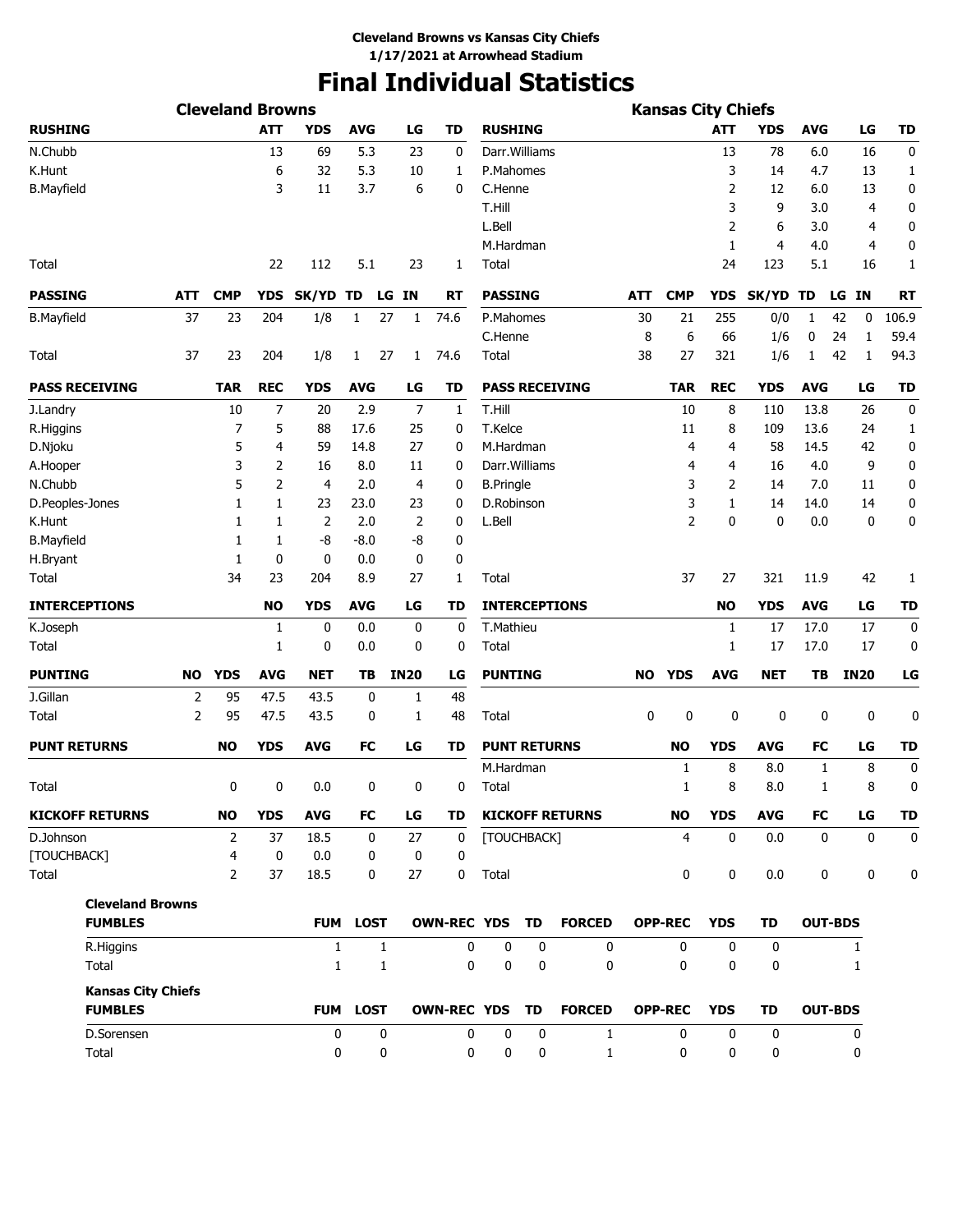## **Final Team Statistics**

|                                                      | <b>Visitor</b> | Home           |
|------------------------------------------------------|----------------|----------------|
|                                                      | <b>Browns</b>  | <b>Chiefs</b>  |
| <b>TOTAL FIRST DOWNS</b>                             | 21             | 24             |
| By Rushing                                           | 8              | $\overline{7}$ |
| By Passing                                           | 11             | 16             |
| <b>By Penalty</b>                                    | 2              | 1              |
| THIRD DOWN EFFICIENCY                                | 6-13-46.2%     | 5-10-50.0%     |
| <b>FOURTH DOWN EFFICIENCY</b>                        | 3-3-100.0%     | 2-2-100.0%     |
| <b>TOTAL NET YARDS</b>                               | 308            | 438            |
| Total Offensive Plays (inc. times thrown passing)    | 60             | 63             |
| Average gain per offensive play                      | 5.1            | 7.0            |
| <b>NET YARDS RUSHING</b>                             | 112            | 123            |
| <b>Total Rushing Plays</b>                           | 22             | 24             |
| Average gain per rushing play                        | 5.1            | 5.1            |
| Tackles for a loss-number and yards                  | $2 - 4$        | $0 - 0$        |
| <b>NET YARDS PASSING</b>                             | 196            | 315            |
| Times thrown - yards lost attempting to pass         | $1 - 8$        | $1 - 6$        |
| Gross yards passing                                  | 204            | 321            |
| <b>PASS ATTEMPTS-COMPLETIONS-HAD INTERCEPTED</b>     | $37 - 23 - 1$  | $38 - 27 - 1$  |
| Avg gain per pass play (inc.# thrown passing)        | 5.2            | 8.1            |
| <b>KICKOFFS Number-In End Zone-Touchbacks</b>        | $4 - 4 - 4$    | $6 - 5 - 4$    |
| <b>PUNTS Number and Average</b>                      | $2 - 47.5$     | $0 - 0.0$      |
| <b>Had Blocked</b>                                   | 0              | $\Omega$       |
| <b>FGs - PATs Had Blocked</b>                        | $0 - 0$        | $0 - 0$        |
| <b>Net Punting Average</b>                           | 43.5           | 0.0            |
| <b>TOTAL RETURN YARDAGE (Not Including Kickoffs)</b> | 0              | 25             |
| No. and Yards Punt Returns                           | $0-0$          | $1 - 8$        |
| No. and Yards Kickoff Returns                        | $2 - 37$       | $0 - 0$        |
| No. and Yards Interception Returns                   | $1 - 0$        | $1 - 17$       |
| <b>PENALTIES Number and Yards</b>                    | $3 - 25$       | $7 - 55$       |
| <b>FUMBLES Number and Lost</b>                       | $1 - 1$        | $0 - 0$        |
| <b>TOUCHDOWNS</b>                                    | $\overline{c}$ | 2              |
| Rushing                                              | 1              | 1              |
| Passing                                              | 1              | $\mathbf{1}$   |
| <b>EXTRA POINTS Made-Attempts</b>                    | $2 - 2$        | $1 - 2$        |
| Kicking Made-Attempts                                | $2 - 2$        | $1 - 2$        |
| <b>FIELD GOALS Made-Attempts</b>                     | $1 - 1$        | $3-4$          |
| <b>RED ZONE EFFICIENCY</b>                           | 2-2-100%       | 2-5-40%        |
| <b>GOAL TO GO EFFICIENCY</b>                         | 2-2-100%       | 1-2-50%        |
| <b>SAFETIES</b>                                      | 0              | 0              |
| <b>FINAL SCORE</b>                                   | 17             | 22             |
| TIME OF POSSESSION                                   | 29:23          | 30:37          |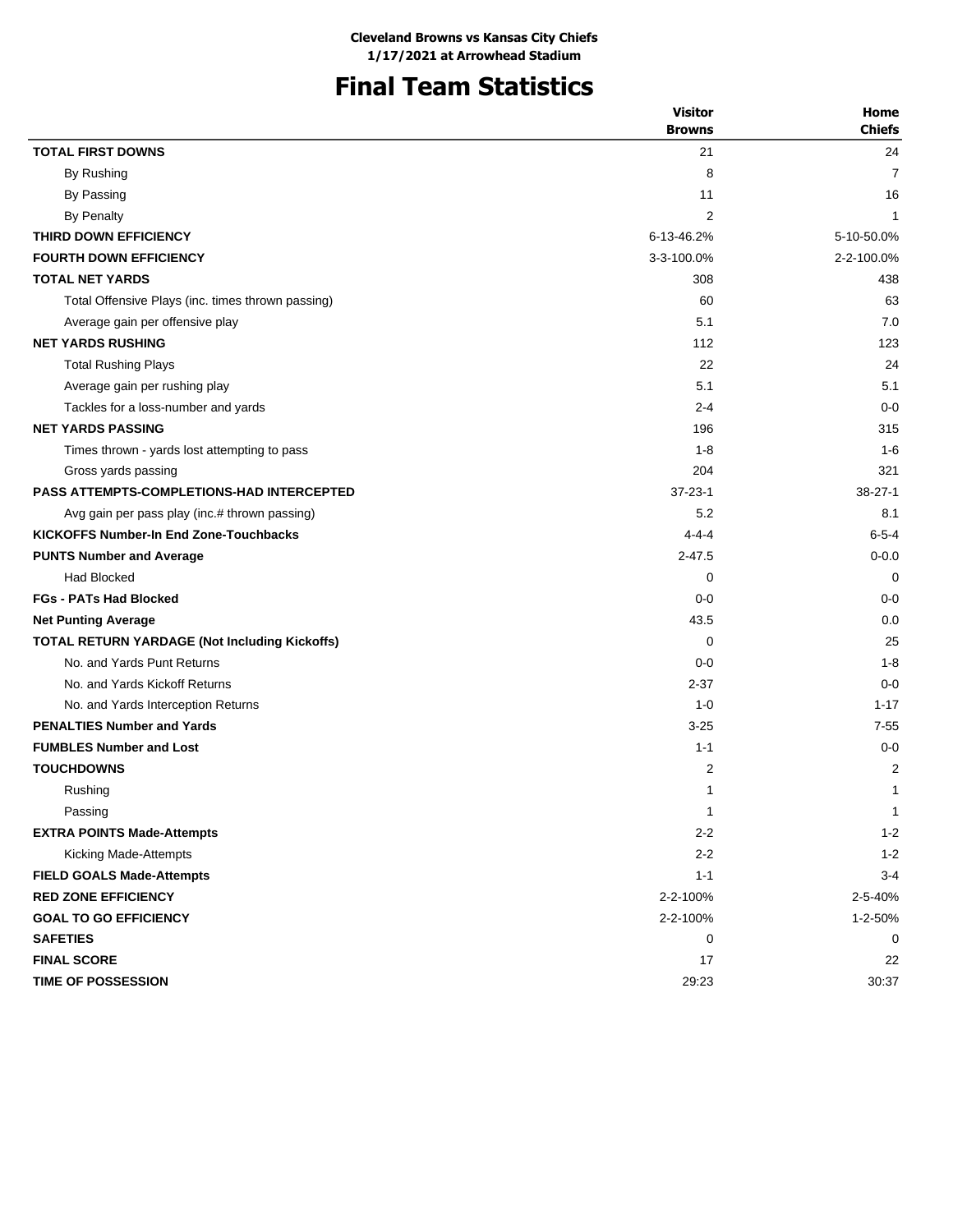# **Ball Possession And Drive Chart**

### **Cleveland Browns**

| #  | Time<br>Recd | Time<br>Lost | <b>Time How Ball</b><br><b>Poss Obtained</b> | <b>Drive</b><br>Began | #<br><b>Play</b> | Yds<br>Gain  | Yds<br>Pen | <b>Net</b><br>Yds | 1st<br>Down  | Last<br><b>Scrm</b> | <b>How Given</b><br>Up |
|----|--------------|--------------|----------------------------------------------|-----------------------|------------------|--------------|------------|-------------------|--------------|---------------------|------------------------|
|    | 9:11         | 2:41         | 6:30 Kickoff                                 | <b>CLV 25</b>         | 12               | 47           | 0          | 47                | 3            | <b>KC 28</b>        | Field Goal             |
|    | 13:48        | 9:38         | 4:10 Kickoff                                 | <b>CLV 25</b>         |                  | 23           | $-10$      | 13                | 2            | <b>CLV 38</b>       | Punt                   |
|    | 3:09         | 1:34         | 1:35 Kickoff                                 | <b>CLV 25</b>         | 6                | 74           | 0          | 74                | 4            | KC 26               | <b>Fumble</b>          |
| 4  | 0:02         | 0:00         | 0:02 Kickoff                                 |                       | $\mathbf{0}$     | $\Omega$     | 0          | 0                 | $\mathbf{0}$ |                     | End of Half            |
| 5. | 15:00        | 14:40        | 0:20 Kickoff                                 | CIV.25                | 3                | $\mathbf{0}$ | 0          | 0                 | 0            | <b>CLV 25</b>       | Interception           |
| 6  | 14:07        | 9:29         | 4:38 Missed FG                               | <b>CLV 23</b>         | 8                | 77           | 0          | 77                | 5            | $*$ KC 4            | Touchdown              |
|    | 4:24         | 11:07        | 8:17 Kickoff                                 | <b>CLV 25</b>         | 18               | 75           | 0          | 75                | 6            | $*$ KC 3            | Touchdown              |
| 8  | 8:00         | 4:09         | 3:51 Interception                            | <b>CLV 20</b>         |                  | 12           | $\Omega$   | 12                |              | <b>CLV 32</b>       | Punt                   |

### (168) Average CLV 24

|    | <b>Kansas City Chiefs</b> |              |                                              |                       |                  |             |            |            |             |               |                        |
|----|---------------------------|--------------|----------------------------------------------|-----------------------|------------------|-------------|------------|------------|-------------|---------------|------------------------|
| #  | Time<br>Recd              | Time<br>Lost | <b>Time How Ball</b><br><b>Poss Obtained</b> | <b>Drive</b><br>Began | #<br><b>Play</b> | Yds<br>Gain | Yds<br>Pen | Net<br>Yds | 1st<br>Down | Last<br>Scrm  | <b>How Given</b><br>Up |
|    | 15:00                     | 9:11         | 5:49 Kickoff                                 | <b>KC 25</b>          | 10               | 70          | 5          | 75         | 5           | $*$ CLV 1     | Touchdown              |
|    | 2:41                      | 13:48        | 3:53 Kickoff                                 | <b>KC 25</b>          |                  | 85          | $-10$      | 75         | 4           | * CLV 20      | Touchdown              |
| 3  | 9:38                      | 3:09         | 6:29 Punt                                    | KC 15                 | 13               | 68          | $-15$      | 53         | 4           | <b>CLV 32</b> | Field Goal             |
| 4  | 1:34                      | 0:02         | 1:32 Fumble                                  | KC 20                 | 9                | 70          | 0          | 70         | 4           | $*$ CLV 10    | Field Goal             |
| 5. | 14:40                     | 14:07        | 0:33 Interception                            | <b>CLV 19</b>         | 4                | 4           | 0          | 4          | 0           | * CLV 15      | Missed FG              |
| 6  | 9:29                      | 4:24         | 5:05 Kickoff                                 | <b>KC 25</b>          | 11               | 60          | 0          | 60         |             | $*$ CLV 15    | <b>Field Goal</b>      |
|    | 11:07                     | 8:00         | 3:07 Kickoff                                 | <b>KC 25</b>          | 5                | 57          | $-20$      | 37         |             | CLV 38        | Interception           |
| 8  | 4:09                      | 0:00         | 4:09 Punt                                    | KC 28                 | 8                | 24          | 0          | 24         | 2           | <b>CLV 47</b> | End of Game            |

(244) Average KC 30

**\* inside opponent's 20**

|                | <b>Time of Possession by Quarter</b>   | 1st                | 2nd  | 3rd  | 4th               | OТ | <b>Total</b> |
|----------------|----------------------------------------|--------------------|------|------|-------------------|----|--------------|
| <b>Visitor</b> | Cleveland Browns                       | 6:30               | 5:47 | 9:22 | 7:44              |    | 29:23        |
| Home           | Kansas City Chiefs                     | 8:30               | 9:13 | 5:38 | 7:16              |    | 30:37        |
|                | <b>Kickoff Drive No.-Start Average</b> | Browns: 5 - CLV 25 |      |      | Chiefs: 4 - KC 25 |    |              |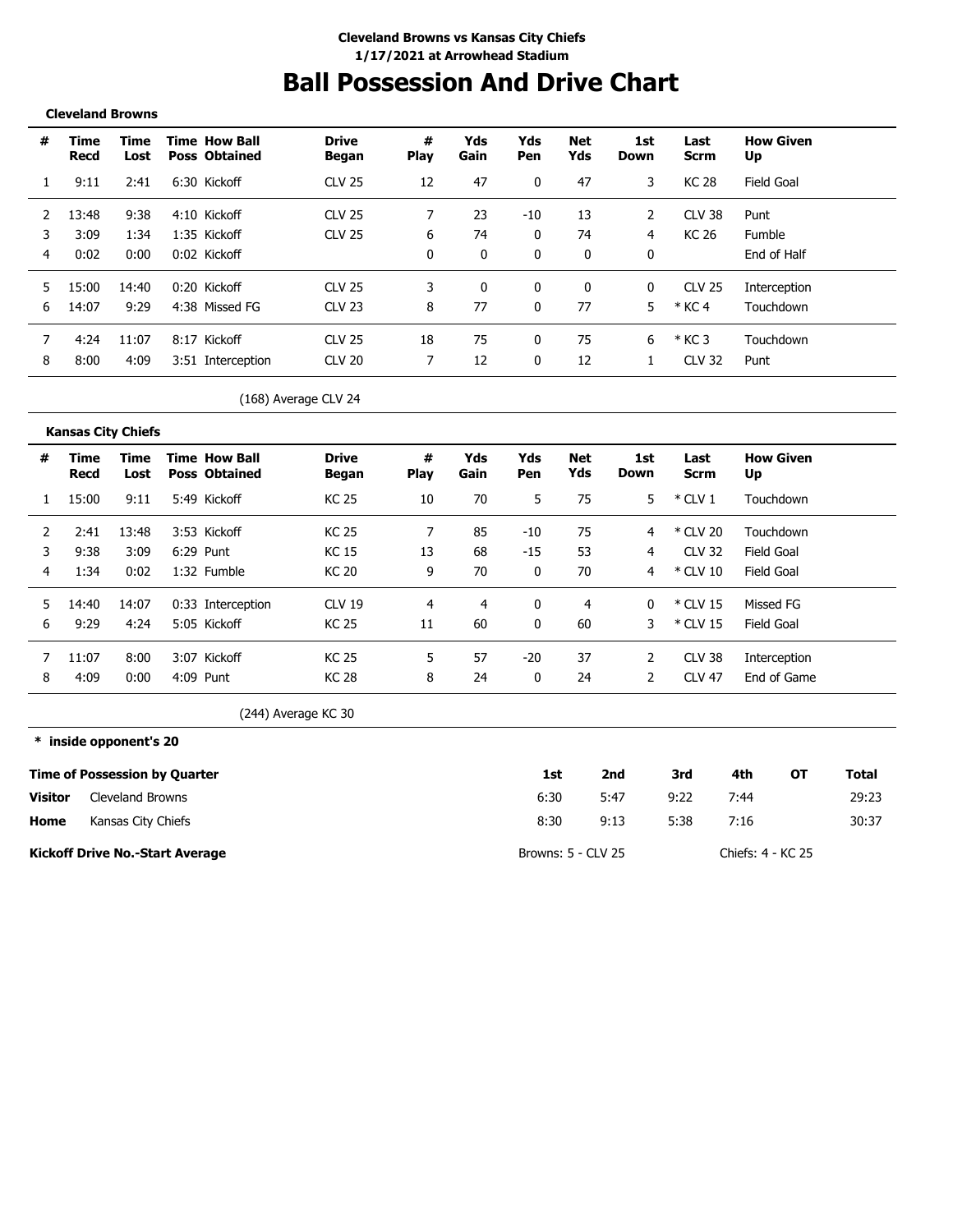## **Final Defensive Statistics**

| <b>Cleveland Browns</b> |            |    |                 |              | <b>Regular Defensive Plays</b> |            |   |              |           |    |           |            | <b>Special Teams</b> |    |           |              |            | <b>Misc</b> |    |             |
|-------------------------|------------|----|-----------------|--------------|--------------------------------|------------|---|--------------|-----------|----|-----------|------------|----------------------|----|-----------|--------------|------------|-------------|----|-------------|
|                         | <b>TKL</b> |    | <b>AST COMB</b> | SK           | / YDS                          | <b>TFL</b> | Q | <b>IN</b>    | <b>PD</b> | FF | <b>FR</b> | <b>TKL</b> | <b>AST</b>           | FF | <b>FR</b> | <b>BL</b>    | <b>TKL</b> | <b>AST</b>  | FF | <b>FR</b>   |
| T.Mitchell              | 4          | 3  | 7               | 0            | 0                              | 0          | 0 | 0            | 0         | 0  | 0         | 0          | 0                    | 0  | 0         | 0            | 0          | 0           | 0  | 0           |
| <b>B.Goodson</b>        |            | 2  | 6               | 0            | 0                              | 0          | 0 | 0            | 0         | 0  | 0         | 0          | 0                    | 0  | 0         | 0            | ŋ          | 0           | ŋ  | 0           |
| K.Johnson               |            | 0  | 5               | 0            | 0                              | 0          | 0 | 0            | 0         | 0  | 0         | 0          | 0                    | 0  | 0         | 0            | 0          | 0           | 0  | 0           |
| S.Takitaki              | 3          | 2  | 5               | 0            | 0                              | 0          | 0 | 0            | 0         | 0  | 0         | 0          | 0                    | 0  | 0         | 0            | 0          | 0           | 0  | 0           |
| M.Wilson                | 3          | 2  | 5               | $\mathbf{0}$ | $\mathbf{0}$                   | 0          | 0 | 0            | 0         | 0  | 0         | 0          | 0                    | 0  | 0         | 0            | 0          | 0           | 0  | 0           |
| K.Joseph                | 4          | 0  | 4               | 0            | 0                              | 0          | 0 | 1            | 1         | 0  | 0         | 0          | 0                    | 0  | 0         | 0            | 0          | 0           | 0  | 0           |
| M.Stewart Jr.           | 3          |    | 4               | 0            | 0                              | 0          | 0 | 0            | 0         | 0  | 0         | 0          | 0                    | 0  | 0         | 0            | 0          | 0           | 0  | 0           |
| R.Harrison              | 3          | 0  | 3               | 0            | 0                              | 1          | 1 | 0            | 0         | 0  | 0         | 0          | 0                    | 0  | 0         | 0            | 0          | 0           | 0  | 0           |
| D.Ward                  | 3          | 0  | 3               | $\mathbf{0}$ | 0                              | 0          | 0 | $\mathbf{0}$ | 0         | 0  | 0         | 0          | $\mathbf{0}$         | 0  | 0         | 0            | 0          | 0           | 0  | 0           |
| S.Richardson            |            | 1  | 3               | 0            | 0                              | 0          | 0 | 0            |           | 0  | 0         | 0          | 0                    | 0  | 0         | 0            | 0          | 0           | 0  | 0           |
| M.Garrett               | 2          | 0  | 2               | 1            | 6                              |            | 2 | 0            | 0         | 0  | 0         | 0          | 0                    | 0  | 0         | 0            | 0          | 0           | 0  | 0           |
| M.Smith                 |            | 1  | 2               | 0            | 0                              | 0          | 0 | 0            | 0         | 0  | 0         | 0          | 0                    | 0  | 0         | 0            | 0          | 0           | 0  | 0           |
| J.Phillips              |            | 1  | $\overline{2}$  | $\mathbf{0}$ | 0                              | 0          | 0 | 0            | 0         | 0  | 0         | 0          | 0                    | 0  | 0         | $\mathbf{0}$ | 0          | 0           | 0  | 0           |
| L.Ogunjobi              |            | 0  |                 | 0            | 0                              | 0          | ۵ | $\mathbf{0}$ | 0         | 0  | 0         | 0          | 0                    | 0  | 0         | 0            | 0          | 0           | 0  | 0           |
| A.Sendejo               |            | 0  |                 | 0            | 0                              | 0          | 0 | 0            | 0         | 0  | 0         | 0          | 0                    | 0  | 0         | 0            | 0          | 0           | 0  | 0           |
| A.Clayborn              |            | 0  | 1               | 0            | 0                              | 1          | 0 | 0            | 0         | 0  | 0         | 0          | 0                    | 0  | 0         | 0            | 0          | 0           | 0  | 0           |
| P.Gustin                | 0          | 1  | 1               | $\mathbf{0}$ | 0                              | 0          | 0 | 0            | 0         | 0  | 0         | 0          | 0                    | 0  | 0         | 0            | 0          | 0           | 0  | $\mathbf 0$ |
| V.Taylor                | 0          | 0  | 0               | 0            | 0                              | 0          | 0 | 0            |           | 0  | 0         | 0          | 0                    | 0  | 0         | 0            | 0          | 0           | 0  | 0           |
| D.Johnson               |            | ŋ  | 0               | 0            | 0                              | 0          |   |              | 0         | 0  | 0         |            | 0                    | 0  | 0         | 0            | 0          | 0           | 0  | 0           |
| J.Bitonio               | 0          | 0  | 0               | 0            | 0                              | 0          | 0 | 0            | 0         | 0  | 0         | 0          | 0                    | 0  | 0         | 0            | 1          | 0           | 0  | 0           |
| <b>Total</b>            | 41         | 14 | 55              | 1            | 6                              | 3          | з | 1            | 3         | 0  | 0         | 1          | 0                    | 0  | 0         | 0            | 1          | 0           | 0  | 0           |

### **TKL = Tackle AST = Assist COMB = Combined QH=QB Hit IN = Interception PD = Pass Defense FF = Forced Fumble FR = Fumble Recovery**

| <b>Kansas City Chiefs</b> |            |     |                |           | <b>Regular Defensive Plays</b> |            |           |    |    |    |           |              | <b>Special Teams</b> |     |              |           |              | <b>Misc</b> |    |           |
|---------------------------|------------|-----|----------------|-----------|--------------------------------|------------|-----------|----|----|----|-----------|--------------|----------------------|-----|--------------|-----------|--------------|-------------|----|-----------|
|                           | <b>TKL</b> | AST | <b>COMB</b>    | <b>SK</b> | <b>YDS</b>                     | <b>TFL</b> | <b>OH</b> | ΙN | PD | FF | <b>FR</b> | <b>TKL</b>   | <b>AST</b>           | FF. | <b>FR</b>    | <b>BL</b> | <b>TKL</b>   | <b>AST</b>  | FF | <b>FR</b> |
| T.Mathieu                 | 5          |     | 7              | 0         | 0                              |            | 0         |    |    | 0  | 0         | $\mathbf 0$  | 0                    | 0   | 0            | 0         | በ            |             | 0  | 0         |
| C.Ward                    | h          | ŋ   | 6              | 0         | 0                              | 0          | 0         | 0  | 0  | 0  | 0         | 0            | 0                    | 0   | O            | n         |              |             |    | 0         |
| <b>B.Breeland</b>         | 5          |     | 6              | 0         | 0                              | 0          | 0         | 0  |    | 0  | 0         | 0            | 0                    | 0   | 0            | 0         |              |             |    | 0         |
| D.Sorensen                | 4          | 2   | 6              | 0         | 0                              | 0          | 1         | 0  | 0  | 1  | 0         | 0            | 0                    | 0   | 0            | 0         | 0            | 0           | 0  | 0         |
| L.Sneed                   | 3          | 3   | 6              | 1         | 8                              |            |           | 0  | 0  | 0  | 0         | $\mathbf 0$  | 0                    | 0   | $\mathbf{0}$ | 0         | $\mathbf{0}$ | 0           | 0  | 0         |
| D.Wilson                  |            |     | 4              | 0         | 0                              |            | 0         | 0  |    | O  | 0         | 0            | 0                    | 0   | 0            | 0         | 0            |             |    | 0         |
| A.Hitchens                |            |     | 4              | 0         | 0                              |            | 0         | 0  | 0  | 0  | 0         | 0            | 0                    | 0   | 0            | 0         | n            |             | o  | 0         |
| C.Jones                   |            | 2   | 3              | 0         | 0                              | 0          |           | 0  | 0  | 0  | 0         | $\mathbf 0$  | 0                    | 0   | 0            | 0         | 0            | 0           | 0  | 0         |
| D.Nnadi                   | っ          | 0   | $\overline{2}$ | 0         | 0                              | 0          | 0         | 0  | 0  | 0  | 0         | $\mathbf{0}$ | 0                    | 0   | $\Omega$     | 0         | 0            | 0           | 0  | 0         |
| F.Clark                   |            |     |                | 0         | 0                              |            | 0         | 0  | 0  | 0  | 0         | 0            | 0                    | 0   | 0            | 0         | 0            | 0           |    | 0         |
| M.Danna                   |            |     | 2              | 0         | 0                              | 0          | 0         | 0  | 0  | 0  | 0         | 0            | 0                    | 0   | 0            | 0         | Ω            | 0           |    | 0         |
| T.Kpassagnon              |            | 0   |                | 0         | 0                              | 0          | 0         | 0  |    | 0  | 0         | 0            | 0                    | 0   | 0            | 0         | 0            | 0           | 0  |           |
| J.Thornhill               | 0          |     |                | 0         | 0                              | 0          | 0         | 0  |    | 0  | 0         | $\mathbf 0$  | 0                    | 0   | $\mathbf{0}$ | 0         | 0            | 0           | 0  | 0         |
| M.Pennel                  | n          |     |                | 0         | 0                              | 0          | 0         | 0  | 0  | 0  | 0         | 0            | 0                    | 0   | 0            | 0         | 0            | 0           |    | 0         |
| T.Wharton                 | n          |     |                | 0         | 0                              | 0          | 0         | 0  | 0  | 0  | 0         | 0            | 0                    | 0   | 0            | 0         | O            |             | o  |           |
| A.Okafor                  | 0          |     |                | 0         | 0                              | 0          | 0         | 0  | 0  | 0  | 0         | 0            | 0                    | 0   | 0            | 0         | 0            | 0           | 0  | 0         |
| <b>B.Niemann</b>          | 0          |     |                | 0         | 0                              | 0          | 0         | 0  | 0  | 0  | 0         | 0            | 0                    | 0   | 0            | 0         | 0            | 0           | 0  | 0         |
| A.Hamilton                |            | 0   | 0              | 0         | 0                              | 0          | 0         | 0  | 0  | 0  | 0         |              | 0                    | 0   | 0            | 0         | O            | 0           |    | 0         |
| D.O'Daniel                |            |     | O              |           | 0                              |            | 0         |    | 0  | 0  | 0         |              | 0                    | 0   | 0            |           |              |             |    |           |
| <b>Total</b>              | 35         | 19  | 54             |           | 8                              |            |           |    |    |    | 0         | 2            | ŋ                    |     | U            | 0         |              |             |    | O         |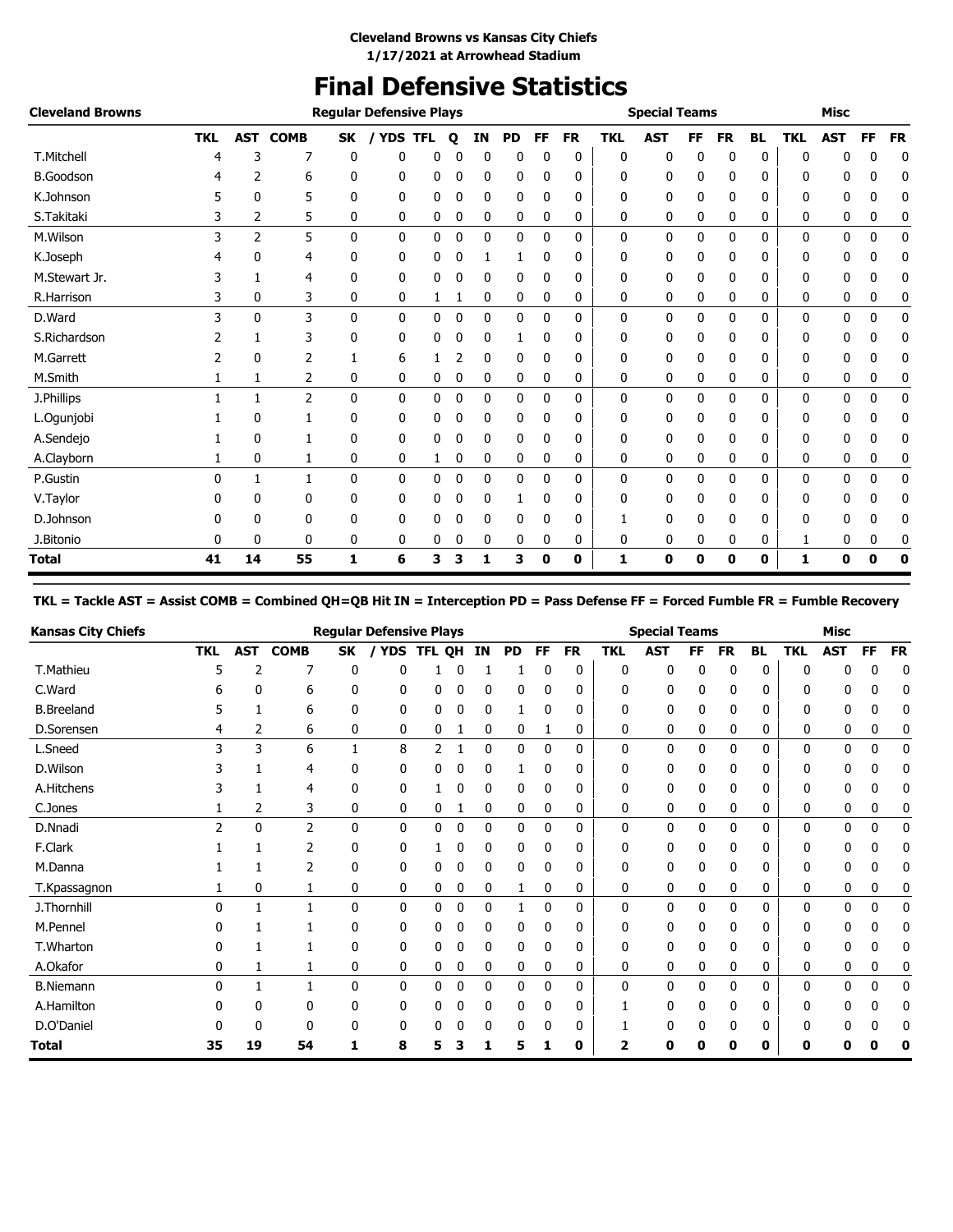## **First Half Summary**

|                                           |                                            |            |                         |              |                                                          |              |    |              |               | n se rian Sammary                                                     |                         |                           |                |                |                    |                |                |             |
|-------------------------------------------|--------------------------------------------|------------|-------------------------|--------------|----------------------------------------------------------|--------------|----|--------------|---------------|-----------------------------------------------------------------------|-------------------------|---------------------------|----------------|----------------|--------------------|----------------|----------------|-------------|
|                                           |                                            |            | PERIOD SCORES           |              |                                                          |              |    |              |               |                                                                       | TIME OF POSSESSION      |                           |                |                |                    |                |                |             |
| <b>Browns</b>                             |                                            |            |                         | $30 = 3$     |                                                          |              |    |              | <b>Browns</b> |                                                                       | 12:17                   |                           |                |                |                    |                |                |             |
| Chiefs                                    |                                            |            |                         | $613 = 19$   |                                                          |              |    |              | Chiefs        |                                                                       | 17:43                   |                           |                |                |                    |                |                |             |
|                                           |                                            |            |                         |              |                                                          |              |    |              |               | <b>Scoring Plays</b>                                                  |                         |                           |                |                |                    |                |                |             |
| <b>Team</b>                               | Qtr                                        |            |                         |              | Time Play Description (Extra Point) (Drive Info)         |              |    |              |               |                                                                       |                         |                           |                |                |                    | <b>Visitor</b> |                | Home        |
| Chiefs                                    | 1                                          |            |                         |              | 9:11 P.Mahomes 1 yd. run (kick failed, wl) (10-75, 5:49) |              |    |              |               |                                                                       |                         |                           |                |                |                    | 0              |                | 6           |
| <b>Browns</b>                             | 1                                          |            |                         |              | 2:41 C.Parkey 46 yd. Field Goal (12-47, 6:30)            |              |    |              |               |                                                                       |                         |                           |                |                |                    | 3              |                | 6           |
| Chiefs                                    | 2                                          |            |                         |              |                                                          |              |    |              |               | 13:48 T.Kelce 20 yd. pass from P.Mahomes (H.Butker kick) (7-75, 3:53) |                         |                           |                |                |                    | 3              |                | 13          |
| Chiefs                                    | $\overline{2}$                             |            |                         |              | 3:09 H.Butker 50 yd. Field Goal (13-53, 6:29)            |              |    |              |               |                                                                       |                         |                           |                |                |                    | 3              |                | 16          |
| Chiefs                                    | $\overline{2}$                             |            |                         |              | 0:02 H.Butker 28 yd. Field Goal (9-70, 1:32)             |              |    |              |               |                                                                       |                         |                           |                |                |                    | 3              |                | 19          |
|                                           |                                            |            |                         |              |                                                          |              |    |              |               |                                                                       | <b>Cleveland Browns</b> |                           |                |                | Kansas City Chiefs |                |                |             |
| <b>TOTAL FIRST DOWNS</b>                  |                                            |            |                         |              |                                                          |              |    |              |               |                                                                       |                         |                           | 9              |                |                    |                |                | 17          |
|                                           | First Downs Rushing-Passing-by Penalty     |            |                         |              |                                                          |              |    |              |               |                                                                       |                         | $1 - 6 - 2$               |                |                |                    |                | $5 - 11 - 1$   |             |
| THIRD DOWN EFFICIENCY                     |                                            |            |                         |              |                                                          |              |    |              |               |                                                                       |                         | 2-4-50.0%                 |                |                |                    |                | 3-4-75.0%      |             |
| <b>TOTAL NET YARDS</b>                    |                                            |            |                         |              |                                                          |              |    |              |               |                                                                       |                         | 144                       |                |                |                    |                |                | 293         |
|                                           | <b>Total Offensive Plays</b>               |            |                         |              |                                                          |              |    |              |               |                                                                       |                         | 24                        |                |                |                    |                | 37             |             |
| <b>NET YARDS RUSHING</b>                  |                                            |            |                         |              |                                                          |              |    |              | 18            |                                                                       |                         |                           |                | 60             |                    |                |                |             |
|                                           | <b>NET YARDS PASSING</b>                   |            |                         |              |                                                          |              |    | 126          |               |                                                                       |                         |                           |                | 233            |                    |                |                |             |
|                                           | Gross Yards Passing                        |            |                         |              |                                                          |              |    |              |               |                                                                       |                         | 134                       |                |                |                    |                |                | 233         |
|                                           | Times thrown-yards lost attempting to pass |            |                         |              |                                                          |              |    |              |               |                                                                       |                         | $1 - 8$                   |                |                |                    |                |                | $0 - 0$     |
| Pass Attempts-Completions-Had Intercepted |                                            |            |                         |              |                                                          |              |    |              |               |                                                                       |                         | $17 - 11 - 0$             |                |                |                    |                | $25 - 19 - 0$  |             |
| <b>Punts-Number and Average</b>           |                                            |            |                         |              |                                                          |              |    |              |               |                                                                       |                         | $1 - 47.0$                |                |                |                    |                | $0 - 0.0$      |             |
| <b>Penalties-Number and Yards</b>         |                                            |            |                         |              |                                                          |              |    |              |               |                                                                       |                         | $3 - 25$                  |                |                |                    |                | $5 - 35$       |             |
| <b>Fumbles-Number and Lost</b>            |                                            |            |                         |              |                                                          |              |    |              |               |                                                                       |                         | $1 - 1$                   |                |                |                    |                | $0 - 0$        |             |
| <b>Red Zone Efficiency</b>                |                                            |            |                         |              |                                                          |              |    |              |               |                                                                       |                         | $0 - 0 - 0%$              |                |                |                    |                | 2-3-67%        |             |
| <b>Average Drive Start</b>                |                                            |            |                         |              |                                                          |              |    |              |               |                                                                       |                         | <b>CLV 25</b>             |                |                |                    |                | <b>KC 21</b>   |             |
|                                           |                                            |            | <b>Cleveland Browns</b> |              |                                                          |              |    |              |               |                                                                       |                         | <b>Kansas City Chiefs</b> |                |                |                    |                |                |             |
| <b>RUSHING</b>                            |                                            |            |                         | <b>ATT</b>   | <b>YDS</b>                                               | <b>AVG</b>   |    | LG           | TD            | <b>RUSHING</b>                                                        |                         |                           | <b>ATT</b>     | <b>YDS</b>     | <b>AVG</b>         |                | LG             | <b>TD</b>   |
| N.Chubb                                   |                                            |            |                         | 5            | 12                                                       | 2.4          |    | 6            | 0             | Darr. Williams                                                        |                         |                           | 6              | 35             | 5.8                |                | 12             | $\bf{0}$    |
| <b>B.Mayfield</b>                         |                                            |            |                         | $\mathbf{1}$ | 6                                                        | 6.0          |    | 6            | $\mathbf{0}$  | P.Mahomes                                                             |                         |                           | $\overline{2}$ | 14             | 7.0                |                | 13             | 1           |
|                                           |                                            |            |                         |              |                                                          |              |    |              |               | T.Hill                                                                |                         |                           | 3              | 9              | 3.0                |                | $\overline{4}$ | $\mathbf 0$ |
|                                           |                                            |            |                         |              |                                                          |              |    |              |               | L.Bell                                                                |                         |                           | $\mathbf{1}$   | $\overline{2}$ | 2.0                |                | 2              | 0           |
| Total                                     |                                            |            |                         | 6            | 18                                                       | 3.0          |    | 6            | $\mathbf{0}$  | Total                                                                 |                         |                           | 12             | 60             | 5.0                |                | 13             | 1           |
| <b>PASSING</b>                            |                                            | <b>ATT</b> | <b>CMP</b>              |              | YDS SK/YD                                                | TD.          |    | LG IN        | RT            | <b>PASSING</b>                                                        | <b>ATT</b>              | <b>CMP</b>                | <b>YDS</b>     | <b>SK/YD</b>   | TD.                | LG IN          |                | <b>RT</b>   |
| <b>B.Mayfield</b>                         |                                            | 17         | 11                      | 134          | 1/8                                                      | 0            | 27 | $\mathbf{0}$ | 88.8          | P.Mahomes                                                             | 25                      | 19                        | 233            | 0/0            | 1                  | 42             | 0              | 117.6       |
| Total                                     |                                            | 17         | 11                      | 134          | 1/8                                                      | $\mathbf{0}$ | 27 | $\mathbf{0}$ | 88.8          | Total                                                                 | 25                      | 19                        | 233            | 0/0            | $\mathbf{1}$       | 42             | 0              | 117.6       |

| <b>PASS RECEIVING</b>   |     | <b>TAR</b> | <b>REC</b>  | <b>YDS</b>                     | <b>AVG</b> |            | LG         | TD |    |                  |              | <b>PASS RECEIVING</b> |            |                      | <b>TAR</b> | <b>REC</b> | <b>YDS</b> |              | <b>AVG</b>  | LG       | TD        |
|-------------------------|-----|------------|-------------|--------------------------------|------------|------------|------------|----|----|------------------|--------------|-----------------------|------------|----------------------|------------|------------|------------|--------------|-------------|----------|-----------|
| J.Landry                |     | 4          | 3           | 7                              | 2.3        |            | 7          | 0  |    | T.Hill           |              |                       |            |                      | 7          | 5          |            | 78           | 15.6        | 26       | 0         |
| D.Njoku                 |     | 3          | 2           | 53                             | 26.5       |            | 27         | 0  |    | T.Kelce          |              |                       |            |                      | 6          | 5          |            | 72           | 14.4        | 22       |           |
| R.Higgins               |     |            | 2           | 48                             | 24.0       |            | 25         | 0  |    | M.Hardman        |              |                       |            |                      | 4          | 4          |            | 58           | 14.5        | 42       | 0         |
| D.Peoples-Jones         |     |            |             | 23                             | 23.0       |            | 23         | 0  |    | Darr. Williams   |              |                       |            |                      |            | 3          |            | 11           | 3.7         | 9        | 0         |
| A.Hooper                |     |            |             | 11                             | 11.0       |            | 11         | 0  |    | <b>B.Pringle</b> |              |                       |            |                      |            | 2          |            | 14           | 7.0         | 11       | 0         |
| N.Chubb                 |     | 3.         |             | 0                              | 0.0        |            | 0          | 0  |    | L.Bell           |              |                       |            |                      |            | 0          |            | 0            | 0.0         | 0        | ۵         |
| <b>B.Mayfield</b>       |     |            |             | -8                             | $-8.0$     |            | -8         | 0  |    |                  |              |                       |            |                      |            |            |            |              |             |          |           |
| H.Bryant                |     |            | 0           | 0                              | 0.0        |            | 0          | 0  |    |                  |              |                       |            |                      |            |            |            |              |             |          |           |
| Total                   |     | 17         | 11          | 134                            | 12.2       |            | 27         | 0  |    | Total            |              |                       |            |                      | 24         | 19         |            | 233          | 12.3        | 42       |           |
| <b>Cleveland Browns</b> |     |            |             | <b>Regular Defensive Plays</b> |            |            |            |    |    |                  |              |                       |            | <b>Special Teams</b> |            |            |            |              | <b>Misc</b> |          |           |
|                         | TKL | AST        | <b>COMB</b> |                                | SK         | <b>YDS</b> | <b>TFL</b> | Q  | ΙN | PD.              | FF           | <b>FR</b>             | <b>TKL</b> | <b>AST</b>           | FF         | <b>FR</b>  | <b>BL</b>  | TKL          | <b>AST</b>  | FF       | <b>FR</b> |
| K.Johnson               | 5   | 0          | 5           |                                | 0          | 0          | 0          | 0  | 0  | 0                | $\mathbf{0}$ | 0                     | 0          | 0                    | 0          | 0          | 0          | 0            | 0           | $\Omega$ | 0         |
| <b>B.Goodson</b>        | 3   | 2          | 5           |                                | 0          | 0          | 0          | 0  | 0  | 0                | $\mathbf{0}$ | 0                     | 0          | 0                    | 0          | 0          | 0          | $\mathbf{0}$ | 0           | 0        | 0         |
| T.Mitchell              | 2   | 3          | 5           |                                | 0          | 0          | 0          | 0  | 0  | 0                | 0            | 0                     | 0          | 0                    | 0          | 0          | 0          | $\mathbf{0}$ | 0           | 0        | 0         |
| S.Takitaki              |     | 2          | 4           |                                | 0          | 0          | 0          | 0  | 0  | 0                | 0            | 0                     | 0          | 0                    | 0          | 0          | 0          | 0            | 0           | 0        | 0         |
| Total                   | 12  | 7          | 19          |                                | 0          | 0          | o          | 0  | 0  | 0                | 0            | 0                     | 0          | 0                    | 0          | 0          | 0          | 0            | 0           | 0        | 0         |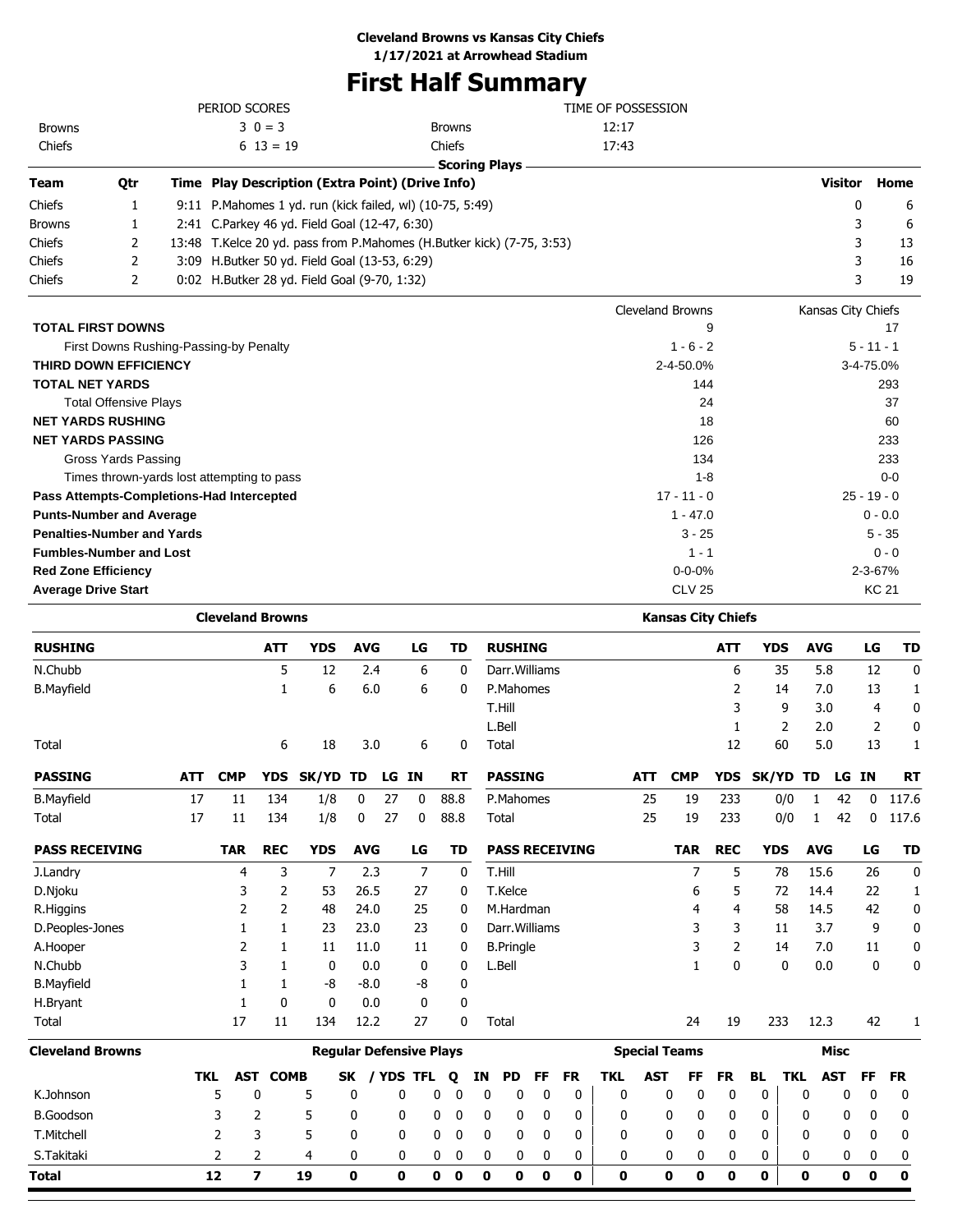# **First Half Summary**

| <b>Kansas City Chiefs</b> |     |            |             | <b>Regular Defensive Plays</b> |   |               |  |     |     |           |     | <b>Special Teams</b> |    |           |    |     | Misc       |          |           |
|---------------------------|-----|------------|-------------|--------------------------------|---|---------------|--|-----|-----|-----------|-----|----------------------|----|-----------|----|-----|------------|----------|-----------|
|                           | TKL | <b>AST</b> | <b>COMB</b> | <b>SK</b>                      |   | YDS TFL QH IN |  | PD. | FF. | <b>FR</b> | TKL | AST                  | FF | <b>FR</b> | BL | TKL | <b>AST</b> | FF.      | <b>FR</b> |
| C.Ward                    | 4   |            |             |                                |   |               |  |     |     |           | 0   |                      |    |           |    |     |            |          |           |
| Sneed…                    |     |            | 4           |                                |   |               |  |     |     |           | 0   |                      |    |           |    |     | 0          |          |           |
| <b>B.Breeland</b>         |     |            |             |                                |   |               |  |     |     |           | 0   |                      |    |           |    | 0   |            |          |           |
| D.Sorensen                |     |            |             |                                |   |               |  |     |     |           | 0   | 0                    |    |           | 0  | 0   | 0.         | $\Omega$ |           |
| <b>Total</b>              |     |            |             |                                | 8 |               |  |     |     | 0         | 0   |                      |    |           | 0  | 0   |            | o        |           |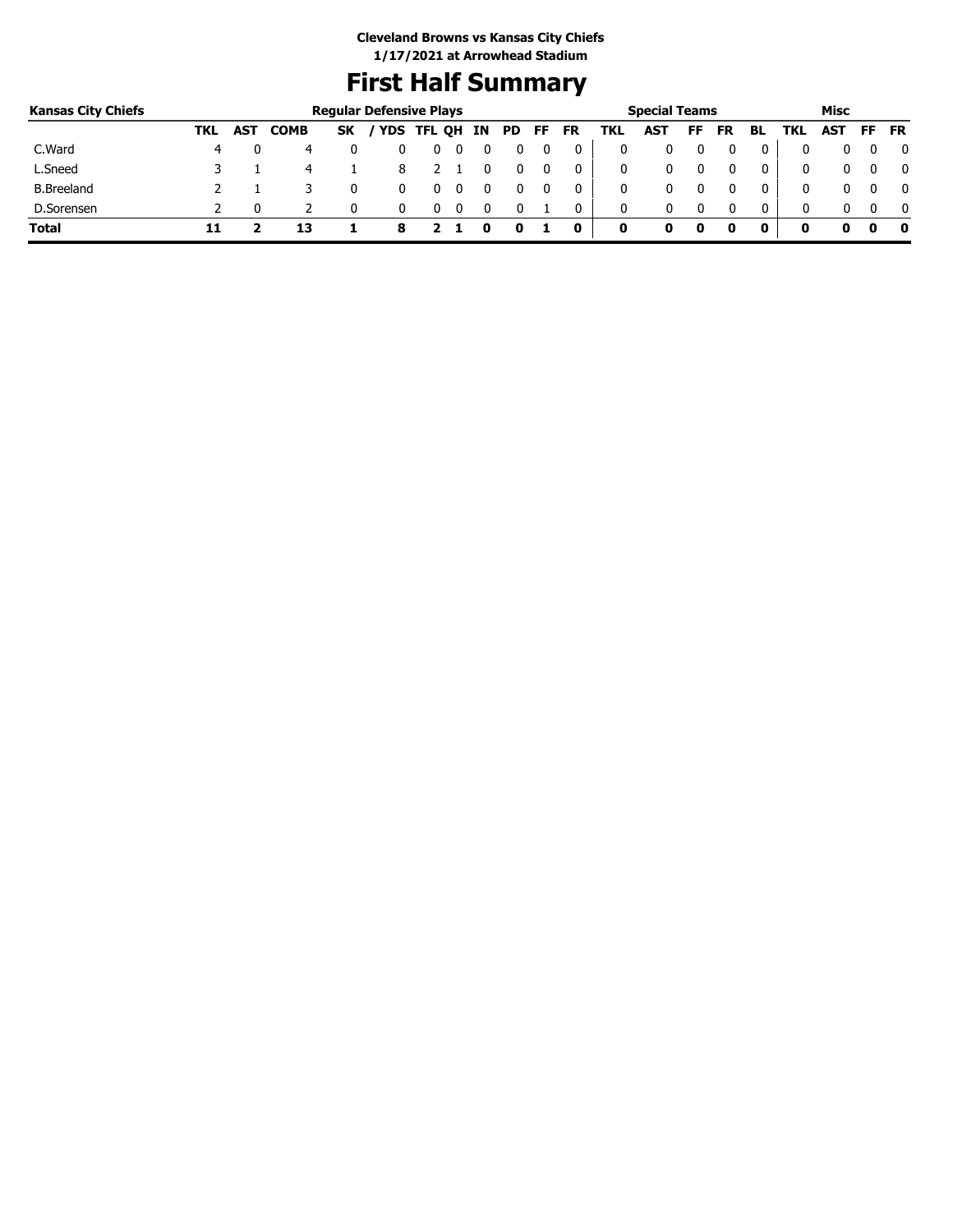## **Play By Play First Quarter** 1/17/2021

CLV wins the coin toss and elects to defer. KC elects to Receive, and CLV elects to defend the east goal.

C.Parkey kicks 65 yards from CLV 35 to end zone, Touchback.

### **Kansas City Chiefs at 15:00**

| 1-10-KC 25     | $(15:00)$ T.Hill left end pushed ob at KC 29 for 4 yards (K.Johnson).                                            |                |
|----------------|------------------------------------------------------------------------------------------------------------------|----------------|
| 2-6-KC 29      | (14:28) (Shotgun) Darr. Williams left guard to KC 41 for 12 yards (B. Goodson).                                  | R1             |
| 1-10-KC 41     | (13:53) (Shotgun) P. Mahomes pass short middle to T. Kelce to KC 48 for 7 yards (S. Takitaki; B. Goodson).       |                |
| $2-3-KC$ 48    | (13:12) (Shotgun) P.Mahomes pass deep right to T.Hill pushed ob at CLV 26 for 26 yards (D.Ward).                 | P <sub>2</sub> |
| 1-10-CLV 26    | (12:36) (Shotgun) Darr. Williams up the middle to CLV 20 for 6 yards (S. Richardson; M. Wilson).                 |                |
| 2-4-CLV 20     | $(11.54)$ (Shotgun) PENALTY on CLV-S.Richardson, Neutral Zone Infraction, 5 yards, enforced at CLV 20 - No Play. | X3             |
| 1-10-CLV 15    | (11:38) P. Mahomes pass short left to M. Hardman to CLV 16 for -1 yards (R. Harrison).                           |                |
| 2-11-CLV 16    | (10:58) (Shotgun) P.Mahomes pass short left to Darr. Williams pushed ob at CLV 7 for 9 yards (B.Goodson).        |                |
| $3-2$ -CLV $7$ | $(10:20)$ (Shotgun) T. Hill right end pushed ob at CLV 3 for 4 yards (K. Johnson).                               | R4             |
| $1-3-CLV3$     | (9:51) (Shotgun) Darr. Williams left guard to CLV 1 for 2 yards (L.Ogunjobi).                                    |                |
| $2-1-CLV$ 1    | (9:16) P.Mahomes right end for 1 vard, TOUCHDOWN.                                                                | R <sub>5</sub> |
|                | H. Butker extra point is No Good, Wide Left, Center-J. Winchester, Holder-T. Townsend.                           |                |
|                | CLV 0 KC 6, 10 plays, 75 yards, 1 penalty, 5:49 drive, 5:49 elapsed                                              |                |

H.Butker kicks 65 yards from KC 35 to end zone, Touchback.

### **Cleveland Browns at 9:11**

|             | CLV 3 KC 6, 12 plays, 47 yards, 6:30 drive, 12:19 elapsed                                                                     |                |  |  |  |  |  |  |
|-------------|-------------------------------------------------------------------------------------------------------------------------------|----------------|--|--|--|--|--|--|
| 4-18-KC 28  | (2:46) C.Parkey 46 yard field goal is GOOD, Center-C.Hughlett, Holder-J.Gillan.                                               |                |  |  |  |  |  |  |
| 3-21-KC 31  | (3:25) (Shotgun) B. Mayfield pass short left to J. Landry to KC 28 for 3 yards (B. Breeland).                                 |                |  |  |  |  |  |  |
|             | Timeout #1 by CLV at 03:25.                                                                                                   |                |  |  |  |  |  |  |
| 2-13-KC 23  | $(4:12)$ (Shotgun) B.Mayfield sacked at KC 31 for -8 yards (L.Sneed).                                                         |                |  |  |  |  |  |  |
| $1-10-KC20$ | (4:58) (Shotgun) B.Mayfield pass short middle to J.Landry to KC 23 for -3 yards (L.Sneed).                                    |                |  |  |  |  |  |  |
| 3-4-KC 26   | (5:37) (Shotgun) B.Mayfield right end pushed ob at KC 20 for 6 yards (A.Hitchens).                                            | R <sub>3</sub> |  |  |  |  |  |  |
| 2-4-KC 26   | $(6:21)$ N.Chubb right end to KC 26 for no gain (M.Pennel; T.Wharton).                                                        |                |  |  |  |  |  |  |
| 1-10-KC 32  | (7:02) N.Chubb left end to KC 26 for 6 yards (C.Ward, T.Mathieu).                                                             |                |  |  |  |  |  |  |
| 3-10-KC 43  | (7:42) (Shotgun) B.Mayfield pass short right to A.Hooper pushed ob at KC 32 for 11 yards (C.Ward).                            | P <sub>2</sub> |  |  |  |  |  |  |
| 2-10-KC 43  | (7:52) (Shotgun) B.Mayfield pass incomplete deep right to A.Hooper (D.Wilson).                                                |                |  |  |  |  |  |  |
| 1-10-KC 43  | (7:57) B. Mayfield pass incomplete short left to J. Landry.                                                                   |                |  |  |  |  |  |  |
| 2-5-CLV 30  | (8.49) B. Mayfield pass short left to D. Njoku to KC 43 for 27 yards (B. Breeland).                                           | P <sub>1</sub> |  |  |  |  |  |  |
| 1-10-CLV 25 | (9:11) N.Chubb left end to CLV 30 for 5 yards (D.Nnadi). CLV-J.Wills was injured during the play. His return is Questionable. |                |  |  |  |  |  |  |
|             |                                                                                                                               |                |  |  |  |  |  |  |

C.Parkey kicks 65 yards from CLV 35 to end zone, Touchback.

**Kansas City Chiefs at 2:41**

| 1-10-KC 25                |                                                                                                        | (2:41) (Shotgun) P. Mahomes pass incomplete short right to L. Bell.                                      |             |   |                    |              |     |        |                     |  |  |                |  |  |  |
|---------------------------|--------------------------------------------------------------------------------------------------------|----------------------------------------------------------------------------------------------------------|-------------|---|--------------------|--------------|-----|--------|---------------------|--|--|----------------|--|--|--|
| 2-10-KC 25                | (2:37) (Shotgun) P. Mahomes pass short middle to M. Hardman to CLV 33 for 42 yards (M. Garrett).       |                                                                                                          |             |   |                    |              |     |        |                     |  |  | P <sub>6</sub> |  |  |  |
| 1-10-CLV 33               |                                                                                                        | $(1:55)$ L.Bell up the middle to CLV 31 for 2 yards $(S.Takitaki; M.Wilson)$ .                           |             |   |                    |              |     |        |                     |  |  |                |  |  |  |
| 2-8-CLV 31                |                                                                                                        | P7<br>(1:22) (Shotgun) P.Mahomes pass short right to M.Hardman ran ob at CLV 22 for 9 yards (B.Goodson). |             |   |                    |              |     |        |                     |  |  |                |  |  |  |
| 1-10-CLV 22               | (:46) (Shotgun) P.Mahomes pass short left to B.Pringle to CLV 11 for 11 yards (B.Goodson; T.Mitchell). |                                                                                                          |             |   |                    |              |     |        |                     |  |  | P <sub>8</sub> |  |  |  |
| <b>END OF OUARTER</b>     |                                                                                                        |                                                                                                          | <b>Time</b> |   | <b>First Downs</b> |              |     |        | <b>Efficiencies</b> |  |  |                |  |  |  |
|                           |                                                                                                        | <b>Score</b>                                                                                             | <b>Poss</b> | R | P                  | x            | т   | 3 Down | 4 Down              |  |  |                |  |  |  |
| <b>Cleveland Browns</b>   |                                                                                                        |                                                                                                          | 6:30        |   | 2                  | $\mathbf{0}$ | 3   | 2/3    | 0/0                 |  |  |                |  |  |  |
| <b>Kansas City Chiefs</b> | 0                                                                                                      | 8:30                                                                                                     | 3           | 4 |                    | 8            | 1/1 | 0/0    |                     |  |  |                |  |  |  |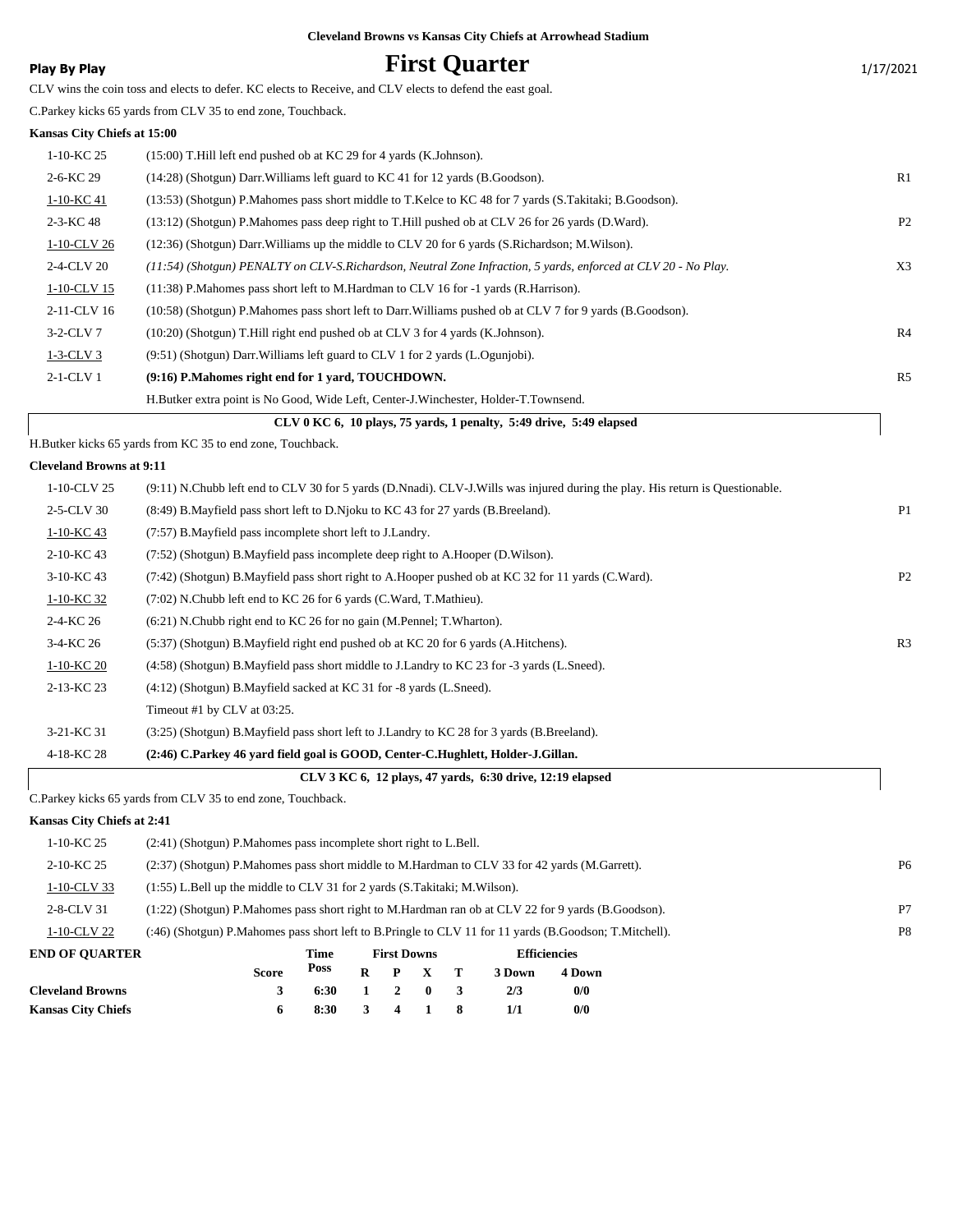| <b>Play By Play</b>               | <b>Second Quarter</b>                                                                                                           | 1/17/2021       |
|-----------------------------------|---------------------------------------------------------------------------------------------------------------------------------|-----------------|
| Kansas City Chiefs continued.     |                                                                                                                                 |                 |
| 1-10-CLV 11                       | $(15:00)$ (Shotgun) T. Hill left end to CLV 10 for 1 yard (K. Johnson).                                                         |                 |
| 2-9-CLV 10                        | (14:25) (Shotgun) P.Mahomes scrambles right end to CLV 3 for 7 yards (T.Mitchell).                                              |                 |
|                                   | PENALTY on KC-A.Reiter, Offensive Holding, 10 yards, enforced at CLV 10 - No Play.                                              |                 |
| 2-19-CLV 20                       | (13:57) (Shotgun) P.Mahomes pass short left to T.Kelce for 20 yards, TOUCHDOWN.                                                 | P <sub>9</sub>  |
|                                   | H. Butker extra point is GOOD, Center-J. Winchester, Holder-T. Townsend.                                                        |                 |
|                                   | CLV 3 KC 13, 7 plays, 75 yards, 3:53 drive, 1:12 elapsed                                                                        |                 |
|                                   | H.Butker kicks 65 yards from KC 35 to end zone, Touchback.                                                                      |                 |
| <b>Cleveland Browns at 13:48</b>  |                                                                                                                                 |                 |
| 1-10-CLV 25                       | (13:48) (Shotgun) N.Chubb right end to CLV 29 for 4 yards (T.Kpassagnon).                                                       |                 |
| 2-6-CLV 29                        | (13:13) B. Mayfield pass short left to J. Landry pushed ob at CLV 36 for 7 yards (L. Sneed).                                    | P <sub>4</sub>  |
| 1-10-CLV 36                       | (12:34) N.Chubb right end to CLV 33 for -3 yards (T.Mathieu).                                                                   |                 |
| 2-13-CLV 33                       | (11:49) (Shotgun) B.Mayfield pass deep right to D.Peoples-Jones pushed ob at KC 44 for 23 yards (C.Ward).                       | P <sub>5</sub>  |
| 1-10-KC 44                        | (11:17) B. Mayfield pass deep left to J. Landry to KC 27 for 17 yards (D. Sorensen).                                            |                 |
|                                   | PENALTY on CLV-W.Teller, Offensive Holding, 10 yards, enforced at KC 44 - No Play.                                              |                 |
| 1-20-CLV 46                       | (10:40) (Shotgun) B. Mayfield pass incomplete short right to N. Chubb.                                                          |                 |
| 2-20-CLV 46                       | (10:35) (Shotgun) B. Mayfield pass incomplete short left to N. Chubb.                                                           |                 |
| 3-20-CLV 46                       | (10:30) (Shotgun) B.Mayfield pass short middle to B.Mayfield to CLV 38 for -8 yards (F.Clark). Pass was batted by 98-T.Wharton. |                 |
| 4-28-CLV 38                       | (9:44) J.Gillan punts 47 yards to KC 15, Center-C.Hughlett, fair catch by M.Hardman.                                            |                 |
| <b>Kansas City Chiefs at 9:38</b> |                                                                                                                                 |                 |
| $1-10-KC$ 15                      | (9.38) (Shotgun) Darr. Williams left end to KC 19 for 4 yards (P. Gustin; T. Mitchell).                                         |                 |
| 2-6-KC 19                         | (9:00) (Shotgun) P.Mahomes pass short left to T.Hill pushed ob at KC 27 for 8 yards (D.Ward).                                   | P <sub>10</sub> |
| 1-10-KC 27                        | (8.23) (Shotgun) P. Mahomes pass short right to T. Kelce to KC 41 for 14 yards (A. Sendejo).                                    | P <sub>11</sub> |
| 1-10-KC 41                        | (7:38) (Shotgun) P.Mahomes pass short left to M.Hardman to KC 49 for 8 yards (T.Mitchell).                                      |                 |
| 2-2-KC 49                         | (7:00) (Shotgun) Darr. Williams left guard to CLV 42 for 9 yards (R. Harrison).                                                 | R12             |
| 1-10-CLV 42                       | (6:20) Darr. Williams left end to CLV 36 for 6 yards (M.Smith).                                                                 |                 |
|                                   | PENALTY on KC-N.Allegretti, Offensive Holding, 10 yards, enforced at CLV 40.                                                    |                 |
| $1 - 18 - 50$                     | (6.11) (Shotgun) P.Mahomes pass incomplete short left to T.Kelce (S.Richardson).                                                |                 |
| $2 - 18 - 50$                     | (6:09) (Shotgun) P. Mahomes pass short right to T. Hill to CLV 39 for 11 yards (K. Johnson).                                    |                 |
|                                   | PENALTY on KC-E.Fisher, Ineligible Downfield Pass, 5 yards, enforced at 50 - No Play.                                           |                 |
| 2-23-KC 45                        | (5:37) (Shotgun) P.Mahomes pass short middle to T.Hill to CLV 40 for 15 yards (J.Phillips; M.Smith).                            |                 |
| 3-8-CLV 40                        | (4.51) (Shotgun) P.Mahomes scrambles left end to CLV 27 for 13 yards (K.Joseph).                                                | R <sub>13</sub> |
| 1-10-CLV 27                       | (4:07) (Shotgun) P.Mahomes pass incomplete short left to B.Pringle.                                                             |                 |
| 2-10-CLV 27                       | (4:03) (Shotgun) P.Mahomes pass incomplete deep left to T.Hill.                                                                 |                 |
|                                   | Timeout #1 by KC at 03:58.                                                                                                      |                 |
| 3-10-CLV 27                       | (3:58) (Shotgun) P.Mahomes pass short left to Darr. Williams to CLV 32 for -5 yards (A.Clayborn).                               |                 |
| 4-15-CLV 32                       | (3:14) H.Butker 50 yard field goal is GOOD, Center-J.Winchester, Holder-T.Townsend.                                             |                 |
|                                   | CLV 3 KC 16, 13 plays, 53 yards, 6:29 drive, 11:51 elapsed                                                                      |                 |
|                                   | H.Butker kicks 67 yards from KC 35 to CLV -2. D.Johnson pushed ob at CLV 25 for 27 yards (A.Hamilton).                          |                 |
|                                   | Cleveland Browns at 3:09, (1st play from scrimmage 3:02)                                                                        |                 |
| 1-10-CLV 25                       | (3:02) (Shotgun) B.Mayfield pass incomplete short left to H.Bryant.                                                             |                 |
| 2-10-CLV 25                       | (2.54) (Shotgun) B.Mayfield pass incomplete short middle to D.Njoku (L.Sneed).                                                  |                 |
|                                   | PENALTY on KC-B.Breeland, Defensive Holding, 5 yards, enforced at CLV 25 - No Play.                                             | X6              |
| $1-10$ -CLV 30                    | (2:49) B.Mayfield pass short left to N.Chubb to CLV 30 for no gain (B.Breeland; L.Sneed).                                       |                 |
| 2-10-CLV 30                       | (2:10) (Shotgun) B. Mayfield pass incomplete deep right to D. Peoples-Jones [F. Clark].                                         |                 |
|                                   | PENALTY on CLV-D.Peoples-Jones, Offensive Pass Interference, 10 yards, enforced at CLV 30 - No Play.                            |                 |
| 2-20-CLV 20                       | (2:04) (Shotgun) B.Mayfield pass deep right to D.Njoku to CLV 46 for 26 yards (D.Sorensen).                                     | P7              |
| Two-Minute Warning                |                                                                                                                                 |                 |
| $1-10$ -CLV 46                    | (1:56) (Shotgun) B.Mayfield pass incomplete short middle to K.Hunt.                                                             |                 |
|                                   | PENALTY on KC-D.Sorensen, Defensive Pass Interference, 5 yards, enforced at CLV 46 - No Play.                                   | X8              |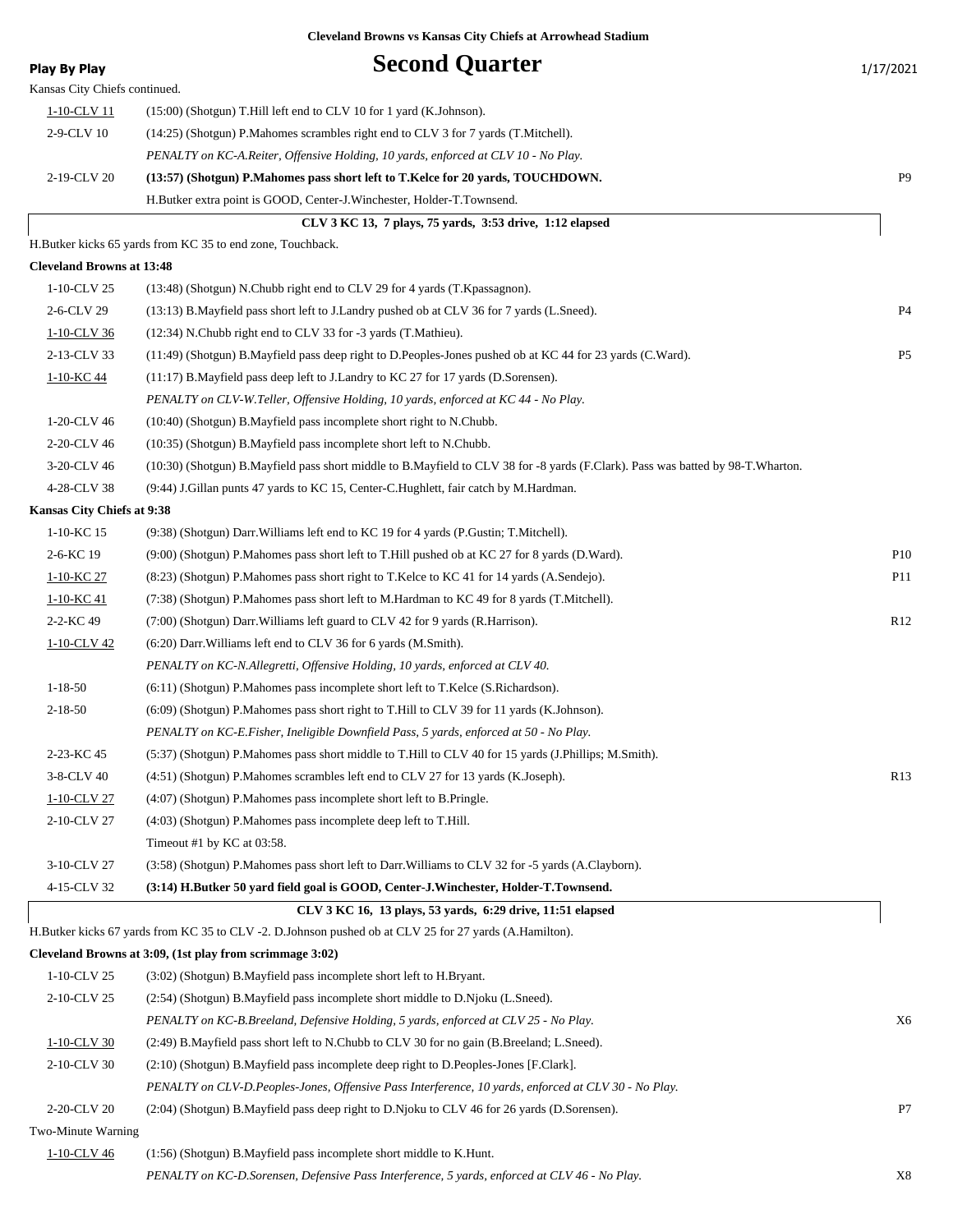|                            | <b>Cleveland Browns vs Kansas City Chiefs at Arrowhead Stadium</b>                                                                                                                                                                                                                          |                 |
|----------------------------|---------------------------------------------------------------------------------------------------------------------------------------------------------------------------------------------------------------------------------------------------------------------------------------------|-----------------|
| 1-10-KC 49                 | $(1:52)$ (Shotgun) B.Mayfield pass incomplete short left to D.Njoku (J.Thornhill).                                                                                                                                                                                                          |                 |
| 2-10-KC 49                 | (1:48) (Shotgun) B.Mayfield pass deep right to R.Higgins pushed ob at KC 26 for 23 yards (C.Ward).                                                                                                                                                                                          | <b>P9</b>       |
| 1-10-KC 26                 | (1:42) (Shotgun) B.Mayfield pass deep right to R.Higgins to KC 1 for 25 yards (D.Sorensen). FUMBLES (D.Sorensen), ball out of bounds in End<br>Zone, Touchback.<br>The Replay Official reviewed the short of the goal line ruling, and the play was Upheld. The ruling on the field stands. |                 |
| Kansas City Chiefs at 1:34 |                                                                                                                                                                                                                                                                                             |                 |
| 1-10-KC 20                 | (1:34) (Shotgun) P. Mahomes pass short left to T. Kelce to KC 29 for 9 yards (S. Takitaki).                                                                                                                                                                                                 |                 |
| 2-1-KC 29                  | (1:19) (No Huddle, Shotgun) P.Mahomes pass short left to Darr. Williams ran ob at KC 36 for 7 yards (S.Takitaki).                                                                                                                                                                           | P <sub>14</sub> |
| $1-10-KC$ 36               | $(1:13)$ (Shotgun) P.Mahomes pass incomplete short right to T.Hill [R.Harrison].                                                                                                                                                                                                            |                 |
| 2-10-KC 36                 | (1:09) (Shotgun) P. Mahomes pass short right to B. Pringle to KC 39 for 3 yards (M. Stewart Jr.; T. Mitchell).                                                                                                                                                                              |                 |
| 3-7-KC 39                  | (:35) (Shotgun) P.Mahomes pass short middle to T.Hill to CLV 48 for 13 yards (T.Mitchell).                                                                                                                                                                                                  | P <sub>15</sub> |
|                            | Timeout #2 by KC at $00:30$ .                                                                                                                                                                                                                                                               |                 |
| 1-10-CLV 48                | (:30) (Shotgun) P.Mahomes pass short left to T.Kelce to CLV 26 for 22 yards (K.Johnson).                                                                                                                                                                                                    | P <sub>16</sub> |
| $1-10$ -CLV 26             | (:15) P.Mahomes spiked the ball to stop the clock.                                                                                                                                                                                                                                          |                 |
| 2-10-CLV 26                | (:14) (Shotgun) P.Mahomes pass short middle to T.Hill to CLV 10 for 16 yards (K.Johnson).                                                                                                                                                                                                   | P17             |
|                            | Penalty on CLV-M.Garrett, Defensive Offside, declined.                                                                                                                                                                                                                                      |                 |
| 1-10-CLV 10                | (:05) H.Butker 28 vard field goal is GOOD, Center-J.Winchester, Holder-T.Townsend.                                                                                                                                                                                                          |                 |
|                            | CLV 3 KC 19, 9 plays, 70 yards, 1:32 drive, 14:58 elapsed                                                                                                                                                                                                                                   |                 |
|                            | H.Butker kicks 49 yards from KC 35 to CLV 16. A.Janovich (didn't try to advance) to CLV 16 for no gain. Lateral to D.Johnson to CLV 26 for 10 yards (D.O'Daniel).                                                                                                                           |                 |
| <b>END OF QUARTER</b>      | <b>Efficiencies</b><br><b>First Downs</b><br><b>Time</b><br>Poss<br>$\bf{R}$<br>4 Down<br><b>Score</b><br>P<br>X<br>т<br>3 Down                                                                                                                                                             |                 |

**Cleveland Browns 3 5:47 0 4 2 6 0/1 0/0 Kansas City Chiefs 19 9:13 2 7 0 9 2/3 0/0**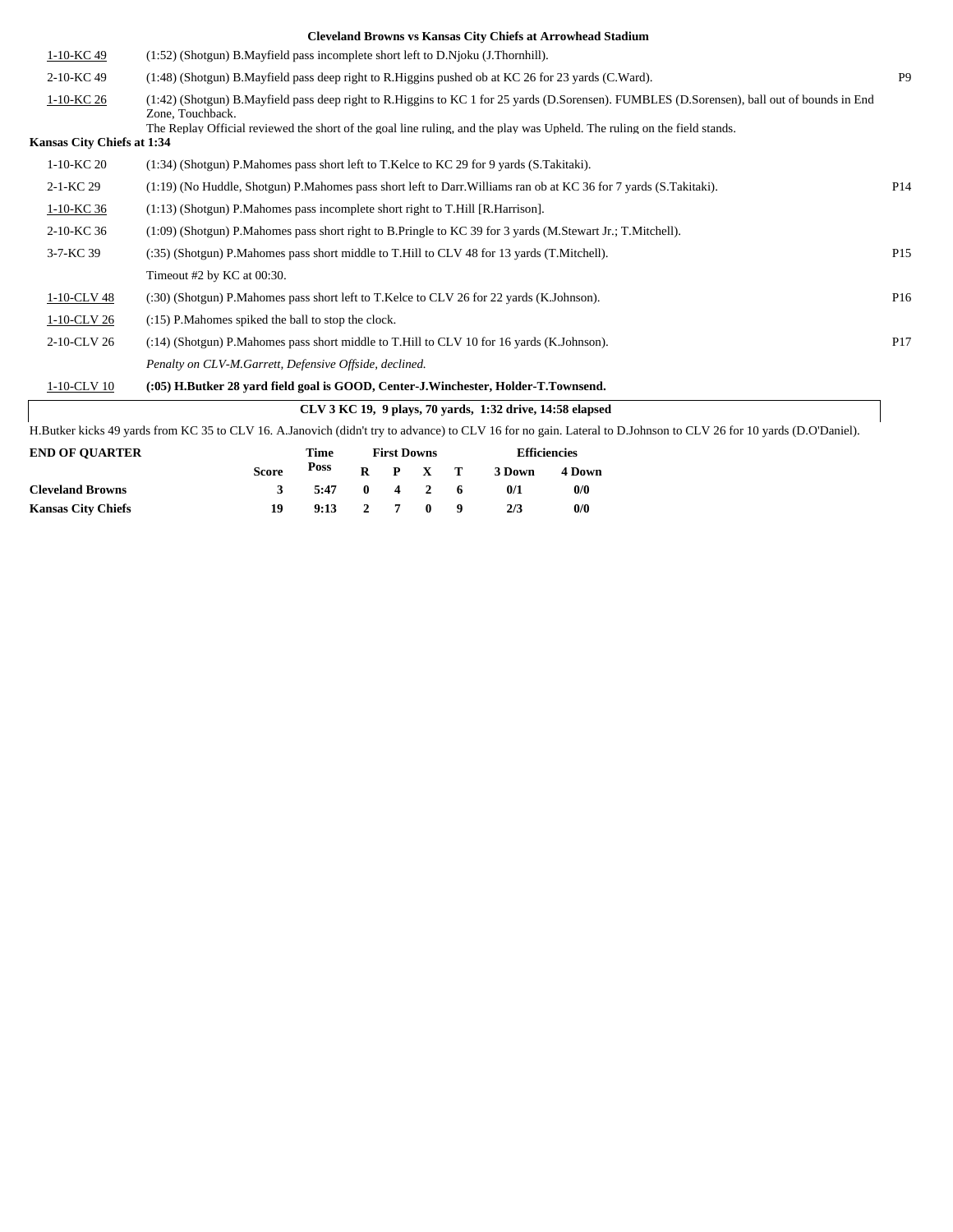## **Play By Play Play Play Play Play By Play Play By Play Play By Play Play Play Play Play Play Play Play Play Play Play Play Play Play Play Play Play Play Play Play Play**

CLV elects to Receive, and KC elects to defend the West goal.

H.Butker kicks 65 yards from KC 35 to end zone, Touchback.

#### **Cleveland Browns at 15:00**

1-10-CLV 25 (15:00) (Shotgun) B.Mayfield pass incomplete short left to R.Higgins (B.Breeland). 2-10-CLV 25 (14:57) B.Mayfield pass incomplete short right to N.Chubb (T.Kpassagnon). (14:51) (Shotgun) B.Mayfield pass short middle intended for J.Landry INTERCEPTED by T.Mathieu at CLV 36. T.Mathieu pushed ob at CLV 19 for 17 yards (J.Bitonio). 3-10-CLV 25 **Kansas City Chiefs at 14:40** 1-10-CLV 19 (14:40) M.Hardman right end ran ob at CLV 15 for 4 yards (R.Harrison). CLV-M.Garrett was injured during the play. His return is Questionable. 2-6-CLV 15 (14:23) (Shotgun) P.Mahomes pass incomplete short right to L.Bell. 3-6-CLV 15 (14:17) (Shotgun) P.Mahomes pass incomplete short right to T.Kelce [M.Garrett]. 4-6-CLV 15 (14:12) H.Butker 33 yard field goal is No Good, Hit Left Upright, Center-J.Winchester, Holder-T.Townsend. **Cleveland Browns at 14:07** 1-10-CLV 23 (14:07) (Shotgun) N.Chubb up the middle to CLV 46 for 23 yards (M.Danna; L.Sneed). R10 1-10-CLV 46 (13:25) (Shotgun) N.Chubb right end pushed ob at KC 36 for 18 yards (T.Mathieu). R11 1-10-KC 36 (12:52) K.Hunt up the middle to KC 34 for 2 yards (C.Jones). 2-8-KC 34 (12:14) (Shotgun) B.Mayfield pass short left to R.Higgins to KC 16 for 18 yards (B.Breeland). P12 1-10-KC 16 (11:34) (Shotgun) K.Hunt right end to KC 7 for 9 yards (T.Mathieu). 2-1-KC 7 (10:58) B.Mayfield pass short middle to J.Landry to KC 7 for no gain (A.Hitchens). 3-1-KC 7 (10:15) B.Mayfield up the middle to KC 4 for 3 yards (D.Wilson). R13 1-4-KC 4 **(9:34) B.Mayfield pass short right to J.Landry for 4 yards, TOUCHDOWN.** P14 C.Parkey extra point is GOOD, Center-C.Hughlett, Holder-J.Gillan.

#### **CLV 10 KC 19, 8 plays, 77 yards, 4:38 drive, 5:31 elapsed**

C.Parkey kicks 65 yards from CLV 35 to end zone, Touchback.

### **Kansas City Chiefs at 9:29**

| $1-10-KC$ 25 | (9:29) P. Mahomes pass incomplete short left to T. Kelce.                                                        |                 |
|--------------|------------------------------------------------------------------------------------------------------------------|-----------------|
| $2-10-KC$ 25 | (9.22) (Shotgun) P.Mahomes pass short right to D.Robinson to KC 39 for 14 yards (T.Mitchell).                    | P <sub>18</sub> |
| 1-10-KC 39   | (9:00) (No Huddle, Shotgun) P. Mahomes pass short middle to T. Kelce to KC 47 for 8 yards (J. Phillips).         |                 |
| 2-2-KC 47    | (8.28) Darr Williams left guard to KC 48 for 1 yard (M. Wilson).                                                 |                 |
| $3-1-KC$ 48  | (7:44) P.Mahomes right end to KC 48 for no gain (M.Wilson). KC-P.Mahomes was injured during the play. He is Out. |                 |
| 4-1-KC 48    | $(7:11)$ Darr. Williams left end pushed ob at CLV 40 for 12 yards $(T.Mitchell)$ .                               | R <sub>19</sub> |
| 1-10-CLV 40  | $(6:39)$ (Shotgun) Darr. Williams right end to CLV 24 for 16 yards (K. Joseph).                                  | R20             |
| 1-10-CLV 24  | (5.56) (Shotgun) L.Bell right guard to CLV 20 for 4 yards (M.Wilson).                                            |                 |
| 2-6-CLV 20   | (5:16) (Shotgun) C.Henne pass incomplete short left to D.Robinson (V.Taylor).                                    |                 |
| 3-6-CLV 20   | (5.12) (Shotgun) C.Henne pass short middle to T.Kelce to CLV 15 for 5 yards (K.Joseph).                          |                 |
| 4-1-CLV 15   | (4:28) H.Butker 33 vard field goal is GOOD, Center-J.Winchester, Holder-T.Townsend.                              |                 |
|              |                                                                                                                  |                 |

 **CLV 10 KC 22, 11 plays, 60 yards, 5:05 drive, 10:36 elapsed**

H.Butker kicks 65 yards from KC 35 to end zone, Touchback.

### **Cleveland Browns at 4:24**

| 1-10-CLV 25     | $(4:24)$ B. Mayfield pass incomplete short right.                                                |                 |
|-----------------|--------------------------------------------------------------------------------------------------|-----------------|
| 2-10-CLV 25     | (4.18) (Shotgun) N.Chubb right guard to CLV 32 for 7 yards (F.Clark; D.Sorensen).                |                 |
| 3-3-CLV 32      | (3:38) (Shotgun) B. Mayfield pass short left to D. Njoku to CLV 34 for 2 yards (T. Mathieu).     |                 |
|                 | Timeout #1 by $KC$ at 02:59.                                                                     |                 |
| 4-1-CLV 34      | $(2.59)$ N.Chubb up the middle to CLV 37 for 3 yards (C.Jones; D.Wilson).                        | R15             |
| 1-10-CLV 37     | $(2:19)$ B. Mayfield pass incomplete short left.                                                 |                 |
| 2-10-CLV 37     | $(2.12)$ B. Mayfield pass short left to J. Landry to CLV 43 for 6 yards (C. Ward).               |                 |
| 3-4-CLV 43      | $(1:31)$ (Shotgun) B. Mayfield pass short left to R. Higgins to KC 40 for 17 yards (T. Mathieu). | P <sub>16</sub> |
| $1-10-KC$ 40    | (:48) N.Chubb left end to KC 34 for 6 yards (M.Danna).                                           |                 |
| $2 - 4 - KC$ 34 | $(14)$ N Chubb right end to KC 33 for 1 yard (D Wilson)                                          |                 |

2-4-KC 34 (:14) N.Chubb right end to KC 33 for 1 yard (D.Wilson).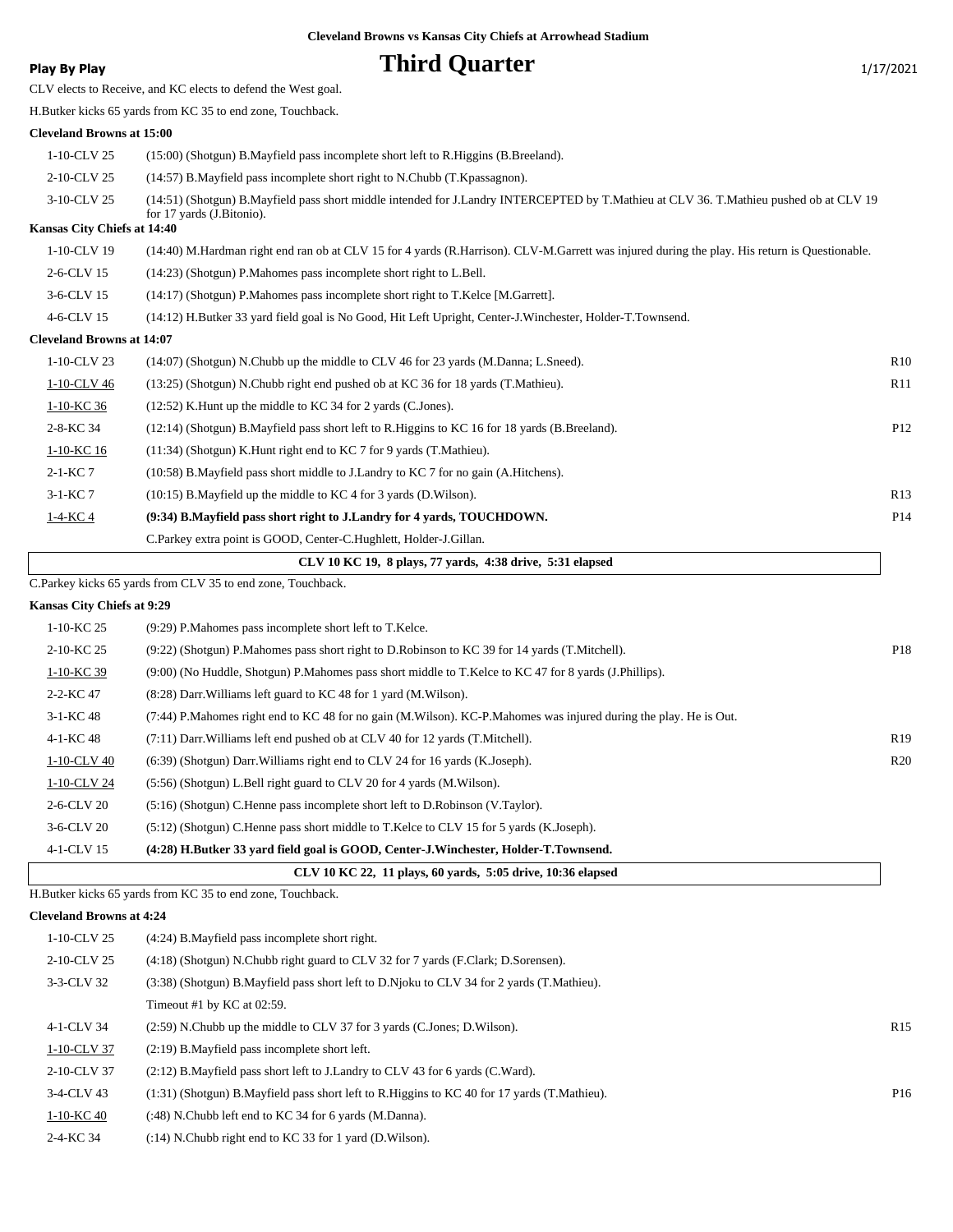|                           |              | <b>Cleveland Browns vs Kansas City Chiefs at Arrowhead Stadium</b> |  |       |                    |                 |                     |        |  |  |  |  |
|---------------------------|--------------|--------------------------------------------------------------------|--|-------|--------------------|-----------------|---------------------|--------|--|--|--|--|
| <b>END OF OUARTER</b>     |              | Time                                                               |  |       | <b>First Downs</b> |                 | <b>Efficiencies</b> |        |  |  |  |  |
|                           | <b>Score</b> | Poss                                                               |  |       |                    | $R$ $P$ $X$ $T$ | 3 Down              | 4 Down |  |  |  |  |
| <b>Cleveland Browns</b>   | 10           | $9:22 \quad 4 \quad 3 \quad 0 \quad 7$                             |  |       |                    |                 | 2/4                 | 1/1    |  |  |  |  |
| <b>Kansas City Chiefs</b> | 22           | 5:38                                                               |  | 2 1 0 |                    |                 | 0/3                 | 1/1    |  |  |  |  |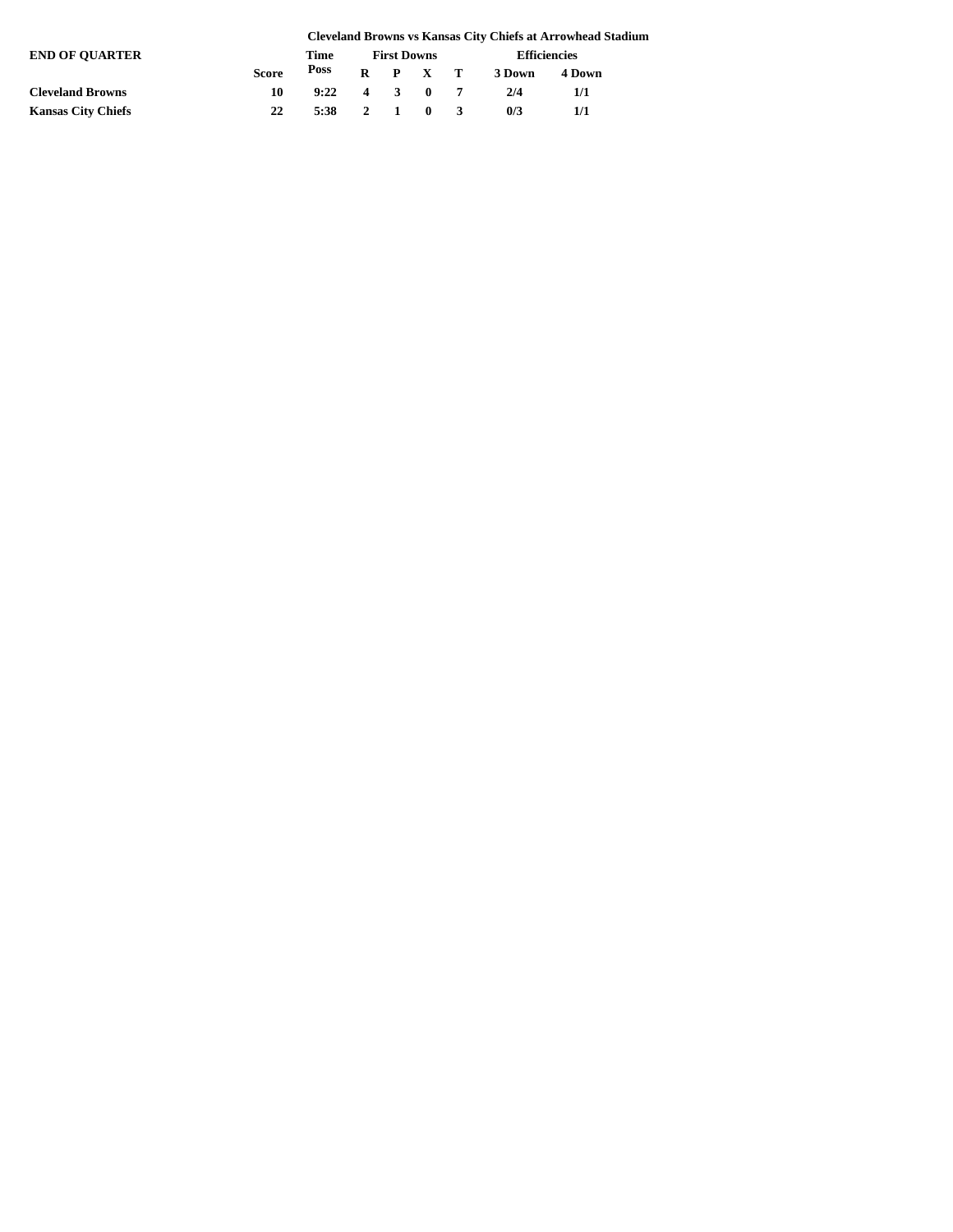|                                 |                                                                                                                                                                                                           |      |          |                    |                  |   |                                                            |                     | <b>Cleveland Browns vs Kansas City Chiefs at Arrowhead Stadium</b> |  |                 |
|---------------------------------|-----------------------------------------------------------------------------------------------------------------------------------------------------------------------------------------------------------|------|----------|--------------------|------------------|---|------------------------------------------------------------|---------------------|--------------------------------------------------------------------|--|-----------------|
| <b>Play By Play</b>             |                                                                                                                                                                                                           |      |          |                    |                  |   | <b>Fourth Quarter</b>                                      |                     |                                                                    |  | 1/17/2021       |
| Cleveland Browns continued.     |                                                                                                                                                                                                           |      |          |                    |                  |   |                                                            |                     |                                                                    |  |                 |
| 3-3-KC 33                       | (15:00) (Shotgun) B.Mayfield pass short left to D.Njoku to KC 29 for 4 yards (D.Sorensen).                                                                                                                |      |          |                    |                  |   |                                                            |                     |                                                                    |  | P17             |
| 1-10-KC 29                      | (14:24) (Shotgun) K.Hunt right guard to KC 19 for 10 yards (T.Mathieu; D.Sorensen).                                                                                                                       |      |          |                    |                  |   |                                                            |                     |                                                                    |  | R <sub>18</sub> |
| 1-10-KC 19                      | $(13:40)$ K. Hunt right guard to KC 15 for 4 yards (D. Nnadi).                                                                                                                                            |      |          |                    |                  |   |                                                            |                     |                                                                    |  |                 |
| 2-6-KC 15                       | (13:06) (Shotgun) B. Mayfield pass incomplete short left to J. Landry.                                                                                                                                    |      |          |                    |                  |   |                                                            |                     |                                                                    |  |                 |
| 3-6-KC 15                       | (13:02) (Shotgun) B.Mayfield pass short left to J.Landry to KC 12 for 3 yards (B.Breeland).                                                                                                               |      |          |                    |                  |   |                                                            |                     |                                                                    |  |                 |
| 4-3-KC 12                       | $(12:18)$ B. Mayfield pass short right to A. Hooper to KC 7 for 5 yards (B. Breeland).                                                                                                                    |      |          |                    |                  |   |                                                            |                     |                                                                    |  | P <sub>19</sub> |
| 1-7-KC 7                        | (11:50) K. Hunt right end to KC 3 for 4 yards (A. Okafor; B. Niemann).                                                                                                                                    |      |          |                    |                  |   |                                                            |                     |                                                                    |  |                 |
| $2-3-KC3$                       | $(11:14)$ (Shotgun) B. Mayfield pass incomplete short left to R. Higgins.                                                                                                                                 |      |          |                    |                  |   |                                                            |                     |                                                                    |  |                 |
| $3 - 3 - KC$ 3                  | (11:11) K.Hunt right guard for 3 yards, TOUCHDOWN.                                                                                                                                                        |      |          |                    |                  |   |                                                            |                     |                                                                    |  | R20             |
|                                 | C.Parkey extra point is GOOD, Center-C.Hughlett, Holder-J.Gillan.                                                                                                                                         |      |          |                    |                  |   |                                                            |                     |                                                                    |  |                 |
|                                 |                                                                                                                                                                                                           |      |          |                    |                  |   | CLV 17 KC 22, 18 plays, 75 yards, 8:17 drive, 3:53 elapsed |                     |                                                                    |  |                 |
|                                 | C.Parkey kicks 65 yards from CLV 35 to end zone, Touchback.                                                                                                                                               |      |          |                    |                  |   |                                                            |                     |                                                                    |  |                 |
| Kansas City Chiefs at 11:07     |                                                                                                                                                                                                           |      |          |                    |                  |   |                                                            |                     |                                                                    |  |                 |
| 1-10-KC 25                      | $(11:07)$ (Shotgun) C.Henne pass deep right to T.Hill to KC 48 for 23 yards (D.Ward).                                                                                                                     |      |          |                    |                  |   |                                                            |                     |                                                                    |  | P <sub>21</sub> |
| $1-10-KC$ 48                    | Cleveland challenged the pass completion ruling, and the play was Upheld. The ruling on the field stands. (Timeout #1.)<br>(10:43) (Shotgun) Darr. Williams right end to KC 49 for 1 yard (S.Richardson). |      |          |                    |                  |   |                                                            |                     |                                                                    |  |                 |
| 2-9-KC 49                       | (10:07) (Shotgun) PENALTY on KC-T.Hill, False Start, 5 yards, enforced at KC 49 - No Play.                                                                                                                |      |          |                    |                  |   |                                                            |                     |                                                                    |  |                 |
| 2-14-KC 44                      | (10:07) (Shotgun) Darr. Williams up the middle to CLV 47 for 9 yards (M.Stewart Jr.).                                                                                                                     |      |          |                    |                  |   |                                                            |                     |                                                                    |  |                 |
| 3-5-CLV 47                      | (9.24) (Shotgun) C.Henne pass short right to T.Kelce to CLV 23 for 24 yards (S.Takitaki).                                                                                                                 |      |          |                    |                  |   |                                                            |                     |                                                                    |  | P <sub>22</sub> |
| 1-10-CLV 23                     | (8:38) Darr. Williams up the middle to CLV 21 for 2 yards (J. Phillips).                                                                                                                                  |      |          |                    |                  |   |                                                            |                     |                                                                    |  |                 |
|                                 | PENALTY on KC-R.Seals-Jones, Illegal Crackback, 15 yards, enforced at CLV 23 - No Play.                                                                                                                   |      |          |                    |                  |   |                                                            |                     |                                                                    |  |                 |
| 1-25-CLV 38                     | (8:10) C.Henne pass deep right intended for D.Robinson INTERCEPTED by K.Joseph at CLV -4. Touchback.                                                                                                      |      |          |                    |                  |   |                                                            |                     |                                                                    |  |                 |
| <b>Cleveland Browns at 8:00</b> |                                                                                                                                                                                                           |      |          |                    |                  |   |                                                            |                     |                                                                    |  |                 |
| 1-10-CLV 20                     | (8:00) B. Mayfield pass short right to N. Chubb to CLV 24 for 4 yards (D. Sorensen).                                                                                                                      |      |          |                    |                  |   |                                                            |                     |                                                                    |  |                 |
| 2-6-CLV 24                      | (7:19) (Shotgun) N.Chubb right end to CLV 24 for no gain (A.Hitchens; C.Jones).                                                                                                                           |      |          |                    |                  |   |                                                            |                     |                                                                    |  |                 |
| 3-6-CLV 24                      | (6:44) (Shotgun) B. Mayfield pass short left to R. Higgins to CLV 29 for 5 yards (L. Sneed; J. Thornhill).                                                                                                |      |          |                    |                  |   |                                                            |                     |                                                                    |  |                 |
| 4-1-CLV 29                      | $(6:02)$ B. Mayfield up the middle to CLV 31 for 2 yards (D. Wilson).                                                                                                                                     |      |          |                    |                  |   |                                                            |                     |                                                                    |  | R <sub>21</sub> |
|                                 | Timeout #2 by CLV at 05:17.                                                                                                                                                                               |      |          |                    |                  |   |                                                            |                     |                                                                    |  |                 |
| 1-10-CLV 31                     | (5:17) (Shotgun) N.Chubb right end to CLV 30 for -1 yards (A.Hitchens).                                                                                                                                   |      |          |                    |                  |   |                                                            |                     |                                                                    |  |                 |
| 2-11-CLV 30                     | (4:35) (Shotgun) B.Mayfield pass incomplete short left [D.Sorensen].                                                                                                                                      |      |          |                    |                  |   |                                                            |                     |                                                                    |  |                 |
| 3-11-CLV 30                     | (4:31) (Shotgun) B.Mayfield pass short right to K.Hunt pushed ob at CLV 32 for 2 yards (C.Ward) [C.Jones].                                                                                                |      |          |                    |                  |   |                                                            |                     |                                                                    |  |                 |
| 4-9-CLV 32                      | (4:19) J.Gillan punts 48 yards to KC 20, Center-C.Hughlett. M.Hardman to KC 28 for 8 yards (D.Johnson).                                                                                                   |      |          |                    |                  |   |                                                            |                     |                                                                    |  |                 |
| Kansas City Chiefs at 4:09      |                                                                                                                                                                                                           |      |          |                    |                  |   |                                                            |                     |                                                                    |  |                 |
| 1-10-KC 28                      | $(4:09)$ (Shotgun) Darr. Williams right end to KC 30 for 2 yards (S. Richardson).                                                                                                                         |      |          |                    |                  |   |                                                            |                     |                                                                    |  |                 |
| 2-8-KC 30                       | $(3:25)$ (Shotgun) C. Henne pass short right to T. Hill ran ob at KC 34 for 4 yards.                                                                                                                      |      |          |                    |                  |   |                                                            |                     |                                                                    |  |                 |
| 3-4-KC 34                       | (3:21) (Shotgun) C.Henne pass short left to Darr. Williams to KC 39 for 5 yards (B.Goodson).                                                                                                              |      |          |                    |                  |   |                                                            |                     |                                                                    |  | P <sub>23</sub> |
|                                 | Timeout #3 by CLV at $03:15$ .                                                                                                                                                                            |      |          |                    |                  |   |                                                            |                     |                                                                    |  |                 |
| $1-10-KC$ 39                    | $(3:15)$ (Shotgun) Darr. Williams left guard to KC 41 for 2 yards (K. Joseph).                                                                                                                            |      |          |                    |                  |   |                                                            |                     |                                                                    |  |                 |
| 2-8-KC 41                       | (2:33) (Shotgun) C.Henne sacked at KC 35 for -6 yards (M.Garrett).                                                                                                                                        |      |          |                    |                  |   |                                                            |                     |                                                                    |  |                 |
| Two-Minute Warning              |                                                                                                                                                                                                           |      |          |                    |                  |   |                                                            |                     |                                                                    |  |                 |
| 3-14-KC 35                      | $(2:00)$ (Shotgun) C. Henne scrambles left end to KC 48 for 13 yards (M. Stewart Jr.).                                                                                                                    |      |          |                    |                  |   |                                                            |                     |                                                                    |  |                 |
| 4-1-KC 48                       | $(1:14)$ (Shotgun) C.Henne pass short right to T.Hill to CLV 47 for 5 yards (M.Stewart Jr.).                                                                                                              |      |          |                    |                  |   |                                                            |                     |                                                                    |  | P <sub>24</sub> |
| 1-10-CLV 47                     | $(31)$ C. Henne kneels to CLV 48 for $-1$ yards.                                                                                                                                                          |      |          |                    |                  |   |                                                            |                     |                                                                    |  |                 |
| <b>END OF QUARTER</b>           |                                                                                                                                                                                                           | Time |          | <b>First Downs</b> |                  |   |                                                            | <b>Efficiencies</b> |                                                                    |  |                 |
|                                 | <b>Score</b>                                                                                                                                                                                              | Poss | R        | P                  | $\mathbf X$      | т | 3 Down                                                     |                     | 4 Down                                                             |  |                 |
| <b>Cleveland Browns</b>         | 17                                                                                                                                                                                                        | 7:44 | 3        | $\boldsymbol{2}$   | $\boldsymbol{0}$ | 5 | 2/5                                                        |                     | 2/2                                                                |  |                 |
| <b>Kansas City Chiefs</b>       | 22                                                                                                                                                                                                        | 7:16 | $\bf{0}$ | 4                  | $\bf{0}$         | 4 | 2/3                                                        |                     | 1/1                                                                |  |                 |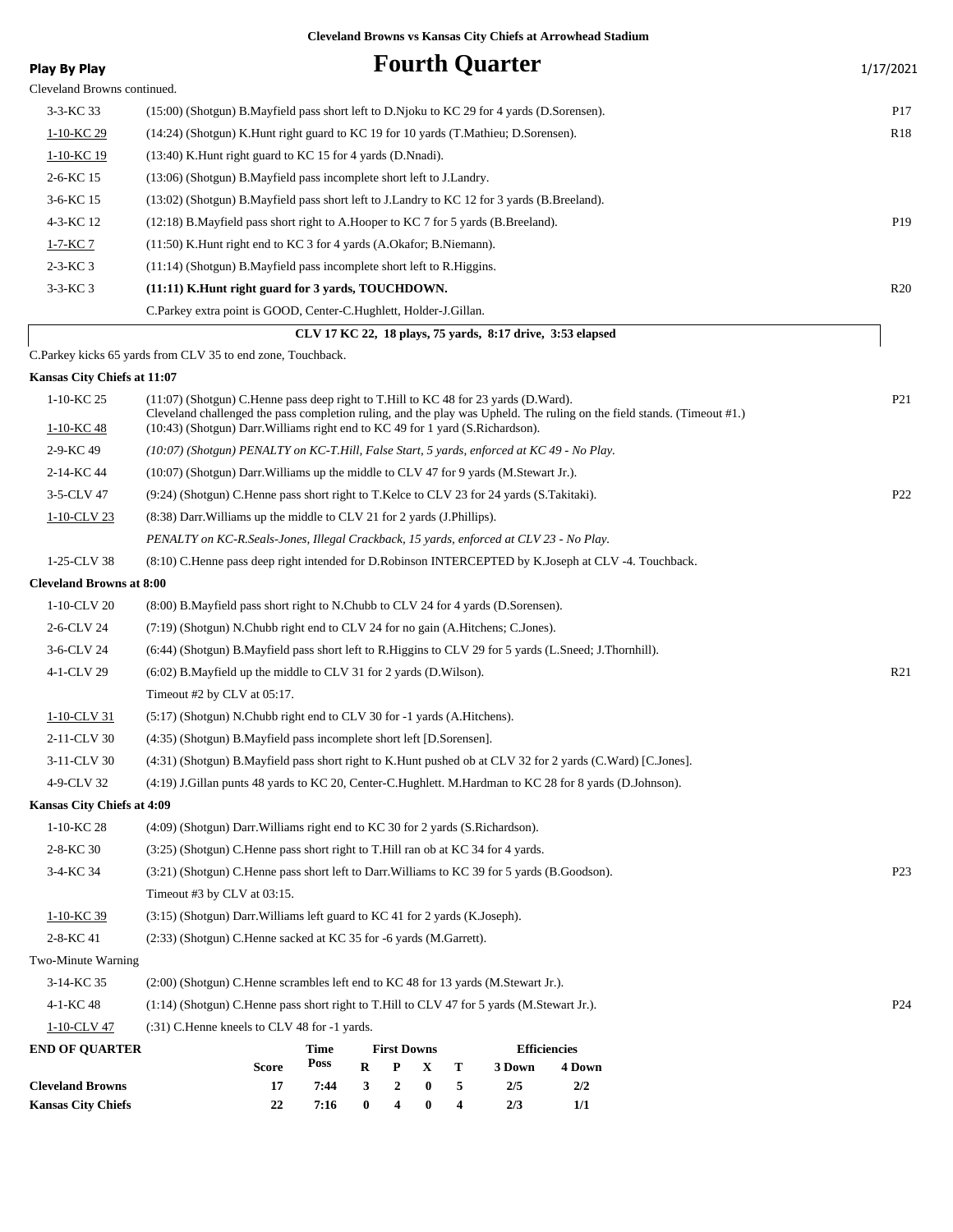## **Miscellaneous Statistics Report**

**Cleveland Browns vs Kansas City Chiefs 1/17/2021 at Arrowhead Stadium**

### **Ten Longest Plays for Cleveland Browns**

| Yards | <b>Otr</b> | <b>Play Start</b>  | <b>Play Description</b>                                                                                   |
|-------|------------|--------------------|-----------------------------------------------------------------------------------------------------------|
| 27    |            | 1 2-5-CLV 30       | (8:49) B. Mayfield pass short left to D. Njoku to KC 43 for 27 yards (B. Breeland).                       |
| 26    |            | 2 2-20-CLV 20      | (2:04) (Shotgun) B.Mayfield pass deep right to D.Njoku to CLV 46 for 26 yards (D.Sorensen).               |
| 23    |            | 2 2-13-CLV 33      | (11:49) (Shotgun) B.Mayfield pass deep right to D.Peoples-Jones pushed ob at KC 44 for 23 yards (C.Ward). |
| 23    |            | 2 $2 - 10 - KC$ 49 | (1:48) (Shotgun) B.Mayfield pass deep right to R.Higgins pushed ob at KC 26 for 23 yards (C.Ward).        |
| 23    |            | 3 1-10-CLV 23      | (14:07) (Shotgun) N.Chubb up the middle to CLV 46 for 23 yards (M.Danna; L.Sneed).                        |
| 18    |            | 3 1-10-CLV 46      | (13:25) (Shotgun) N.Chubb right end pushed ob at KC 36 for 18 yards (T.Mathieu).                          |
| 18    |            | 3 2-8-KC 34        | (12:14) (Shotgun) B.Mayfield pass short left to R.Higgins to KC 16 for 18 yards (B.Breeland).             |
| 17    |            | 3 3-4-CLV 43       | (1:31) (Shotgun) B.Mayfield pass short left to R.Higgins to KC 40 for 17 yards (T.Mathieu).               |
| 11    |            | 1 3-10-KC 43       | (7:42) (Shotgun) B.Mayfield pass short right to A.Hooper pushed ob at KC 32 for 11 yards (C.Ward).        |
| 10    |            | 4 1-10-KC 29       | (14:24) (Shotgun) K.Hunt right guard to KC 19 for 10 yards (T.Mathieu; D.Sorensen).                       |

### **Ten Longest Plays for Kansas City Chiefs**

| Yards | <b>Otr</b> | <b>Play Start</b> | <b>Play Description</b>                                                                              |
|-------|------------|-------------------|------------------------------------------------------------------------------------------------------|
| 42    |            | 2-10-KC 25        | (2:37) (Shotgun) P.Mahomes pass short middle to M.Hardman to CLV 33 for 42 yards (M.Garrett).        |
| 26    |            | 2-3-KC 48         | (13:12) (Shotgun) P.Mahomes pass deep right to T.Hill pushed ob at CLV 26 for 26 yards (D.Ward).     |
| 24    |            | 4 3-5-CLV 47      | (9:24) (Shotgun) C.Henne pass short right to T.Kelce to CLV 23 for 24 yards (S.Takitaki).            |
| 23    |            | 4 1-10-KC 25      | (11:07) (Shotgun) C. Henne pass deep right to T. Hill to KC 48 for 23 yards (D. Ward).               |
| 22    |            | 2 1-10-CLV 48     | (:30) (Shotgun) P.Mahomes pass short left to T.Kelce to CLV 26 for 22 yards (K.Johnson).             |
| 20    |            | 2 2-19-CLV 20     | (13:57) (Shotgun) P. Mahomes pass short left to T. Kelce for 20 yards, TOUCHDOWN.                    |
| 16    |            | 2 2-10-CLV 26     | (:14) (Shotqun) P.Mahomes pass short middle to T.Hill to CLV 10 for 16 yards (K.Johnson).            |
| 16    |            | 3 1-10-CLV 40     | (6:39) (Shotgun) Darr. Williams right end to CLV 24 for 16 yards (K. Joseph).                        |
| 15    |            | 2 2-23-KC 45      | (5:37) (Shotgun) P.Mahomes pass short middle to T.Hill to CLV 40 for 15 yards (J.Phillips; M.Smith). |
| 14    |            | 1-10-KC 27        | (8:23) (Shotgun) P.Mahomes pass short right to T.Kelce to KC 41 for 14 yards (A.Sendejo).            |

|                | <b>Touchdown Scoring Information</b> | <b>Offense</b> |              | <b>Defense</b> Special Teams |
|----------------|--------------------------------------|----------------|--------------|------------------------------|
| <b>VISITOR</b> | Cleveland Browns                     |                | $\mathbf{0}$ |                              |
| <b>HOME</b>    | Kansas City Chiefs                   |                | $\mathbf{0}$ |                              |

### **Player Scoring Information**

|            | Club Player |   | TD Rush<br>TD | TD           |   | Rec KO TD Punt Int TD Fum Misc<br>TD |   | TD.      | TD.          | <b>FG</b> | <b>XP</b> | 2Pt<br>Rush | Rec         |          | 2Pt Sfty Points |
|------------|-------------|---|---------------|--------------|---|--------------------------------------|---|----------|--------------|-----------|-----------|-------------|-------------|----------|-----------------|
| <b>CLV</b> | K.Hunt      | 0 |               | $\mathbf{0}$ | 0 | $\mathbf 0$                          | 0 | 0        | 0            | 0         | 0         | 0           | 0           |          | 6               |
| <b>CLV</b> | J.Landry    | 0 | $\mathbf{0}$  |              | 0 | $\mathbf 0$                          | 0 | $\bf{0}$ | 0            | 0         | 0         | 0           | $\mathbf 0$ | 0        | 6               |
| <b>CLV</b> | C.Parkey    | 0 | $\mathbf{0}$  | $\mathbf{0}$ | 0 | $\mathbf{0}$                         | 0 | 0        | $\mathbf 0$  |           | 2         | 0           | $\mathbf 0$ | 0        | 5               |
| KC         | H.Butker    | 0 | $\mathbf{0}$  | $\mathbf{0}$ | 0 | $\Omega$                             | 0 | $\bf{0}$ | $\mathbf 0$  | 3         |           | $\Omega$    | $\mathbf 0$ | $\bf{0}$ | 10              |
| KC         | P.Mahomes   | 0 |               | $\mathbf{0}$ | 0 | $\mathbf{0}$                         | 0 | 0        | $\mathbf{0}$ | 0         | 0         | 0           | $\mathbf 0$ | 0        | 6               |
| KC         | T.Kelce     |   |               |              |   | $\mathbf{0}$                         | 0 | 0        | 0            | 0         | 0         | 0           | 0           | 0        | 6               |

| <b>Possession Detail</b>    | <b>First Half</b> |              | <b>Second Half</b> |       | Game           |       |  |
|-----------------------------|-------------------|--------------|--------------------|-------|----------------|-------|--|
|                             | <b>Visitor</b>    | Home         | <b>Visitor</b>     | Home  | <b>Visitor</b> | Home  |  |
| Largest Lead                | 0                 | 16           | 0                  | 12    | 0              | 16    |  |
| Drives Leading              | 0                 |              | 0                  | 4     | 0              |       |  |
| Time of Possession Leading  | 0:00              | 11:54        | 0:00               | 12:54 | 0:00           | 24:48 |  |
| Largest Deficit             | $-16$             | $\mathbf{0}$ | $-12$              | 0     | $-16$          | 0     |  |
| Drives Trailing             | 4                 | 0            | 4                  | 0     | 8              | 0     |  |
| Time of Possession Trailing | 12:17             | 0:00         | 17:06              | 0:00  | 29:23          | 0:00  |  |
| Times Score Tied Up         |                   | 0            |                    | 0     |                | C     |  |
| Lead Changes                |                   |              |                    | 0     |                |       |  |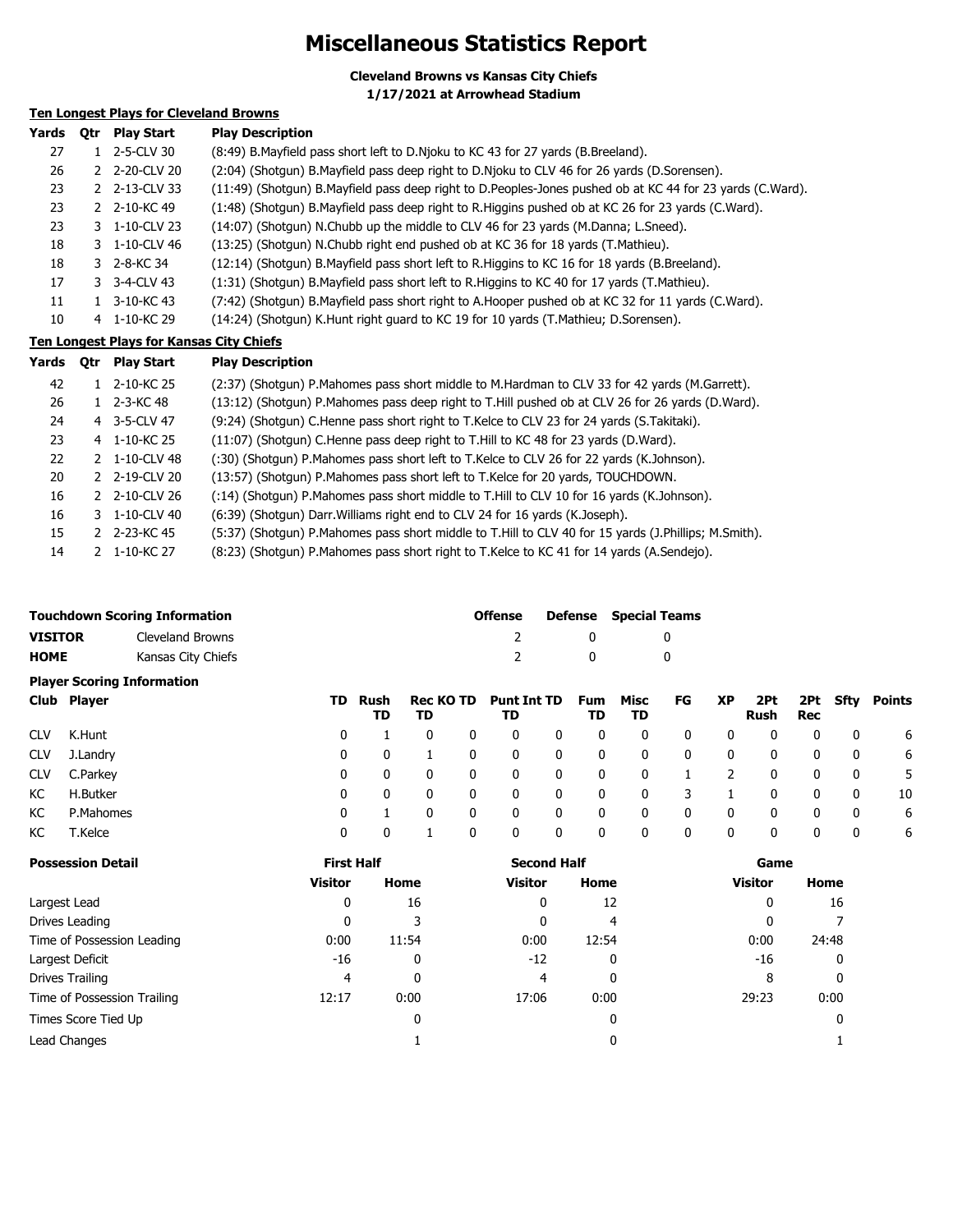## **Playtime Percentage**

Percent of playtime per player on offense, defense and special teams

| <b>Cleveland Browns</b> |                |  |                              |  |              | <b>Kansas City Chiefs</b> |                |                              |   |     |
|-------------------------|----------------|--|------------------------------|--|--------------|---------------------------|----------------|------------------------------|---|-----|
|                         | <b>Offense</b> |  | <b>Defense</b> Special Teams |  |              |                           | <b>Offense</b> | <b>Defense</b> Special Teams |   |     |
|                         | 64 100%        |  |                              |  | 14% E Fisher |                           | 68 100%        |                              | 6 | 29% |
| G                       | 64 100%        |  |                              |  | 14% A Reiter |                           | 68 100%        |                              |   | 29% |
|                         | 64 100%        |  | 3                            |  | 14% A Wylie  |                           | 68 100%        |                              |   | 29% |

J Tretter

| W Teller          | G         |    | 64 100% |    |         | 3  |     | 14% A Reiter      | C           |    | 68 100% |    |         | 6  | 29% |
|-------------------|-----------|----|---------|----|---------|----|-----|-------------------|-------------|----|---------|----|---------|----|-----|
| J Conklin         | т         |    | 64 100% |    |         | 3  |     | 14% A Wylie       | т           |    | 68 100% |    |         | 6  | 29% |
| J Bitonio         | G         |    | 64 100% |    |         | 3  |     | 14% N Allegretti  | G           |    | 68 100% |    |         | 6  | 29% |
| <b>B</b> Mayfield | QB        |    | 64 100% |    |         |    |     | M Remmers         | $\mathsf T$ |    | 68 100% |    |         |    |     |
| J Landry          | <b>WR</b> | 58 | 91%     |    |         |    |     | T Hill            | <b>WR</b>   | 63 | 93%     |    |         |    |     |
| R Higgins         | <b>WR</b> | 55 | 86%     |    |         |    |     | T Kelce           | TE          | 61 | 90%     |    |         |    |     |
| D Peoples-Jones   | <b>WR</b> | 46 | 72%     |    |         | 6  | 29% | D Williams        | <b>RB</b>   | 54 | 79%     |    |         |    |     |
| A Hooper          | TE        | 40 | 62%     |    |         |    |     | P Mahomes         | QB          | 48 | 71%     |    |         |    |     |
| <b>B</b> Hance    | Τ         | 33 | 52%     |    |         | 3  | 14% | D Robinson        | WR          | 48 | 71%     |    |         |    |     |
| N Chubb           | <b>RB</b> | 33 | 52%     |    |         |    |     | M Hardman         | <b>WR</b>   | 47 | 69%     |    |         | 5  | 24% |
| K Hunt            | <b>RB</b> | 33 | 52%     |    |         |    |     | <b>B</b> Pringle  | <b>WR</b>   | 32 | 47%     |    |         | 4  | 19% |
| K Lamm            | Τ         | 30 | 47%     |    |         | 1  | 5%  | C Henne           | QB          | 20 | 29%     |    |         |    |     |
| D Njoku           | TE        | 30 | 47%     |    |         |    |     | N Keizer          | <b>TE</b>   | 16 | 24%     |    |         | 16 | 76% |
| H Bryant          | TE        | 13 | 20%     |    |         | 6  | 29% | L Bell            | <b>RB</b>   | 11 | 16%     |    |         |    |     |
| K Hodge           | <b>WR</b> | 8  | 12%     |    |         | 12 | 57% | R Seals-Jones     | <b>TE</b>   | 4  | 6%      |    |         |    |     |
| A Janovich        | <b>FB</b> | 4  | 6%      |    |         | 10 | 48% | A Sherman         | <b>RB</b>   | 3  | 4%      |    |         | 16 | 76% |
| J Wills           | Τ         | 1  | 2%      |    |         |    |     | G Dieter          | WR          | 1  | 1%      |    |         | 6  | 29% |
| T Mitchell        | CB        |    |         |    | 68 100% |    |     | D Sorensen        | <b>FS</b>   |    |         |    | 64 100% | 5  | 24% |
| S Richardson      | DT        |    |         | 57 | 84%     | 4  | 19% | T Mathieu         | SS          |    |         |    | 64 100% |    |     |
| A Clayborn        | DE        |    |         | 56 | 82%     | 4  | 19% | C Ward            | CВ          |    |         |    | 64 100% |    |     |
| R Harrison        | SS        |    |         | 55 | 81%     |    |     | <b>B</b> Breeland | CB          |    |         | 55 | 86%     |    |     |
| K Joseph          | SS        |    |         | 52 | 76%     | 10 | 48% | C Jones           | DT          |    |         | 52 | 81%     |    |     |
| K Johnson         | CB        |    |         | 50 | 74%     |    |     | F Clark           | DE          |    |         | 51 | 80%     |    |     |
| D Ward            | CB        |    |         | 48 | 71%     | 5  | 24% | L Sneed           | CB          |    |         | 50 | 78%     | 2  | 10% |
| <b>B</b> Goodson  | LB        |    |         | 48 | 71%     |    |     | A Hitchens        | LB          |    |         | 47 | 73%     | 3  | 14% |
| M Garrett         | DE        |    |         | 46 | 68%     | 6  | 29% | D Wilson          | LB          |    |         | 47 | 73%     | 2  | 10% |
| L Ogunjobi        | DT        |    |         | 45 | 66%     | 1  | 5%  |                   |             |    |         |    | 53%     |    |     |
| A Sendejo         | FS        |    |         | 36 | 53%     | 12 | 57% | <b>B</b> Niemann  | LB          |    |         | 34 |         | 15 | 71% |
| P Gustin          | DE        |    |         | 34 | 50%     | 2  | 10% | D Nnadi           | <b>NT</b>   |    |         | 32 | 50%     | 3  | 14% |
| S Takitaki        | LB        |    |         | 31 | 46%     | 8  | 38% | A Okafor          | DE          |    |         | 32 | 50%     |    |     |
| M Stewart         | CB        |    |         | 27 | 40%     | 13 | 62% | T Kpassagnon      | DE          |    |         | 30 | 47%     | 5  | 24% |
| J Phillips        | LB        |    |         | 27 | 40%     |    |     | T Wharton         | DT          |    |         | 30 | 47%     | 3  | 14% |
| M Smith           | LB        |    |         |    | 25 37%  | 8  | 38% | J Thornhill       | <b>FS</b>   |    |         |    | 21 33%  | 10 | 48% |
| V Taylor          | DT        |    |         |    | 16 24%  | 6  | 29% | M Danna           | DE          |    |         |    | 15 23%  |    |     |
| J Elliott         | DT        |    |         |    | 16 24%  | 3  | 14% | M Pennel          | <b>NT</b>   |    |         |    | 14 22%  | 3  | 14% |
| M Wilson          | LB        |    |         |    | 11 16%  |    |     | A Hamilton        | CB          |    |         | 2  | 3%      | 15 | 71% |
| T Thomas          | CB        |    |         |    |         | 18 | 86% | D O'Daniel        | LB          |    |         |    |         | 15 | 71% |
| E Lee             | LB        |    |         |    |         | 18 | 86% | A Watts           | SS          |    |         |    |         | 15 | 71% |
| D Johnson         | RB        |    |         |    |         | 12 | 57% | C Lammons         | CB          |    |         |    |         | 12 | 57% |
| T Davis           | LB        |    |         |    |         | 12 | 57% | H Butker          | Κ           |    |         |    |         | 12 | 57% |
| S Redwine         | FS        |    |         |    |         | 10 | 48% | J Winchester      | LS          |    |         |    |         | 6  | 29% |
| S Carlson         | TE        |    |         |    |         | 9  |     | 43% S Wisniewski  | G           |    |         |    |         | 6  | 29% |
| C Parkey          | Κ         |    |         |    |         | 7  |     | 33% D Thompson    | <b>RB</b>   |    |         |    |         | 6  | 29% |
| J Gillan          | P         |    |         |    |         | 5  |     | 24% T Keyes       | CB          |    |         |    |         | 6  | 29% |
|                   |           |    |         |    |         |    |     |                   |             |    |         |    |         |    |     |